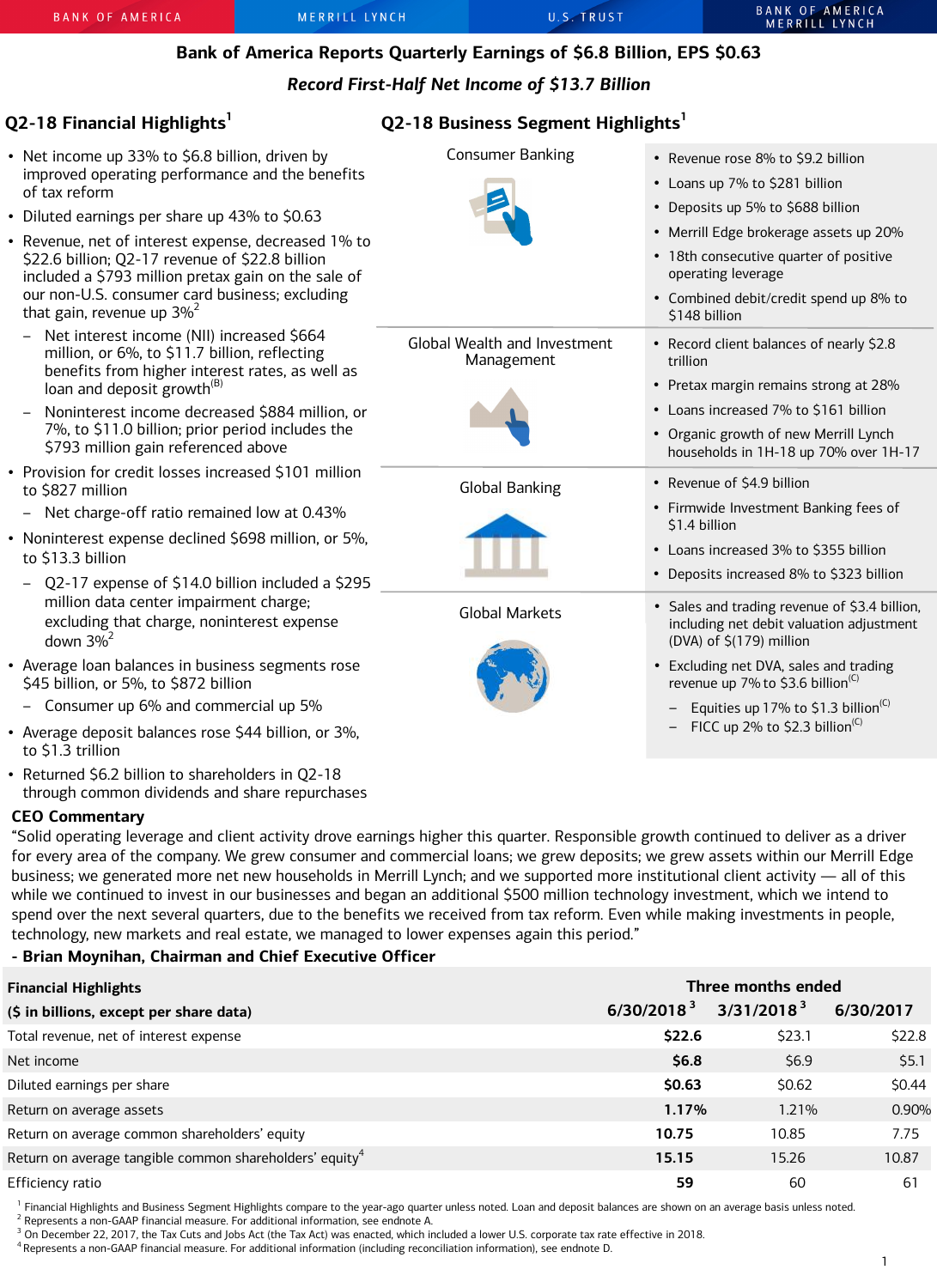| BANK OF AMERICA | MERRILL LYNCH | U.S. TRUST | BANK OF AMERICA<br>MERRILL LYNCH |
|-----------------|---------------|------------|----------------------------------|
|                 |               |            |                                  |

# **CFO Commentary**

"This marks the  $14<sup>th</sup>$  consecutive quarter of positive operating leverage, which drove the improvement in pretax income. In addition, a 5 percent reduction in diluted shares added to EPS growth. Thanks to the hard work and focus of teammates across the firm, we have eliminated or reduced expenses that don't directly contribute to responsible growth in our business lines. Our strong and consistent results have also allowed us to increase our dividend by 25 percent beginning in the third quarter. In the next 12 months, we plan to return \$26 billion to shareholders through common dividends and share repurchases."

**— Paul M. Donofrio, Chief Financial Officer** 



# **Financial Results<sup>1</sup>**

- Net income increased \$852 million, or 42%, to \$2.9 billion, driven by solid operating leverage of 9%
- Revenue increased \$702 million, or 8%, to \$9.2 billion
	- NII increased \$659 million, or 11%, driven by higher interest rates and strong deposit and loan growth
	- Noninterest income increased \$43 million, or 2%, as higher card income and service charges more than offset lower mortgage banking income
- Provision for credit losses increased \$110 million to \$944 million, driven by credit card portfolio seasoning and loan growth
	- Net charge-offs increased \$105 million to \$896 million; net charge-off ratio was 1.28% compared to 1.21%
- Noninterest expense decreased modestly to \$4.4 billion as improved productivity offset continued investment in primary sales professionals, financial center builds/renovations and digital capabilities

#### **Business Highlights**<sup>1,2</sup>

- Average deposits grew \$35 billion, or 5%; average loans grew \$19 billion, or 7%
- Merrill Edge brokerage assets grew \$32 billion, or 20%, to \$191 billion, driven by strong client flows and market performance
- Combined credit/debit card spending up 8%
- 31 new financial center openings and 349 renovations during the past 12 months
- Digital usage continued to grow
	- Deposit transactions processed on mobile devices exceeded transactions in financial centers for the first time
	- 25.3 million active mobile banking users, up 11%
	- Digital sales grew to 24% of all Consumer Banking sales (see page 8 for more information)
	- Customers logged in to the BAC mobile app 1.4 billion times
	- 35 million person-to-person payments through Zelle®, more than double the year-ago quarter. Users doubled to 4 million during past year
- Efficiency ratio improved to 48% from 52%

|                             | Three months ended |           |           |
|-----------------------------|--------------------|-----------|-----------|
| $(5$ in millions)           | 6/30/2018          | 3/31/2018 | 6/30/2017 |
| Total revenue $(FTE)^2$     | \$9,211            | \$9,032   | \$8,509   |
| Provision for credit losses | 944                | 935       | 834       |
| Noninterest expense         | 4,397              | 4,480     | 4,411     |
| Pretax income               | 3,870              | 3,617     | 3,264     |
| Income tax expense          | 987                | 922       | 1,233     |
| <b>Net income</b>           | \$2,883            | \$2,695   | \$2,031   |

 $\frac{1}{2}$  Comparisons are to the year-ago quarter unless noted.

 $2$  Revenue, net of interest expense. Revenue, pretax income and income tax expense are shown on an FTE basis. Tax expense compared to prior year impacted by a lower U.S. corporate tax rate.

|                                              | Three months ended |           |           |
|----------------------------------------------|--------------------|-----------|-----------|
| (\$ in billions)                             | 6/30/2018          | 3/31/2018 | 6/30/2017 |
| Average deposits                             | \$687.8            | \$674.4   | \$652.8   |
| Average loans and leases                     | 280.7              | 279.6     | 261.5     |
| Brokerage assets (EOP)                       | 191.5              | 182.1     | 159.1     |
| Active mobile banking users<br>(MM)          | 25.3               | 24.8      | 22.9      |
| Number of financial centers                  | 4,411              | 4,435     | 4,542     |
| Efficiency ratio (FTE)                       | 48%                | 50%       | 52%       |
| Return on average allocated<br>capital       | 31                 | 30        | 22        |
| Total U.S. Consumer Credit Card <sup>2</sup> |                    |           |           |
| Average credit card<br>outstanding balances  | \$93.5             | \$94.4    | \$89.5    |
| Total credit/debit spend                     | 147.5              | 137.4     | 137.0     |
| Risk-adjusted margin                         | 8.1%               | 8.3%      | 8.4%      |

<sup>1</sup> Comparisons are to the year-ago quarter unless noted.

 $^2$  The U.S. consumer credit card portfolio includes Consumer Banking and GWIM.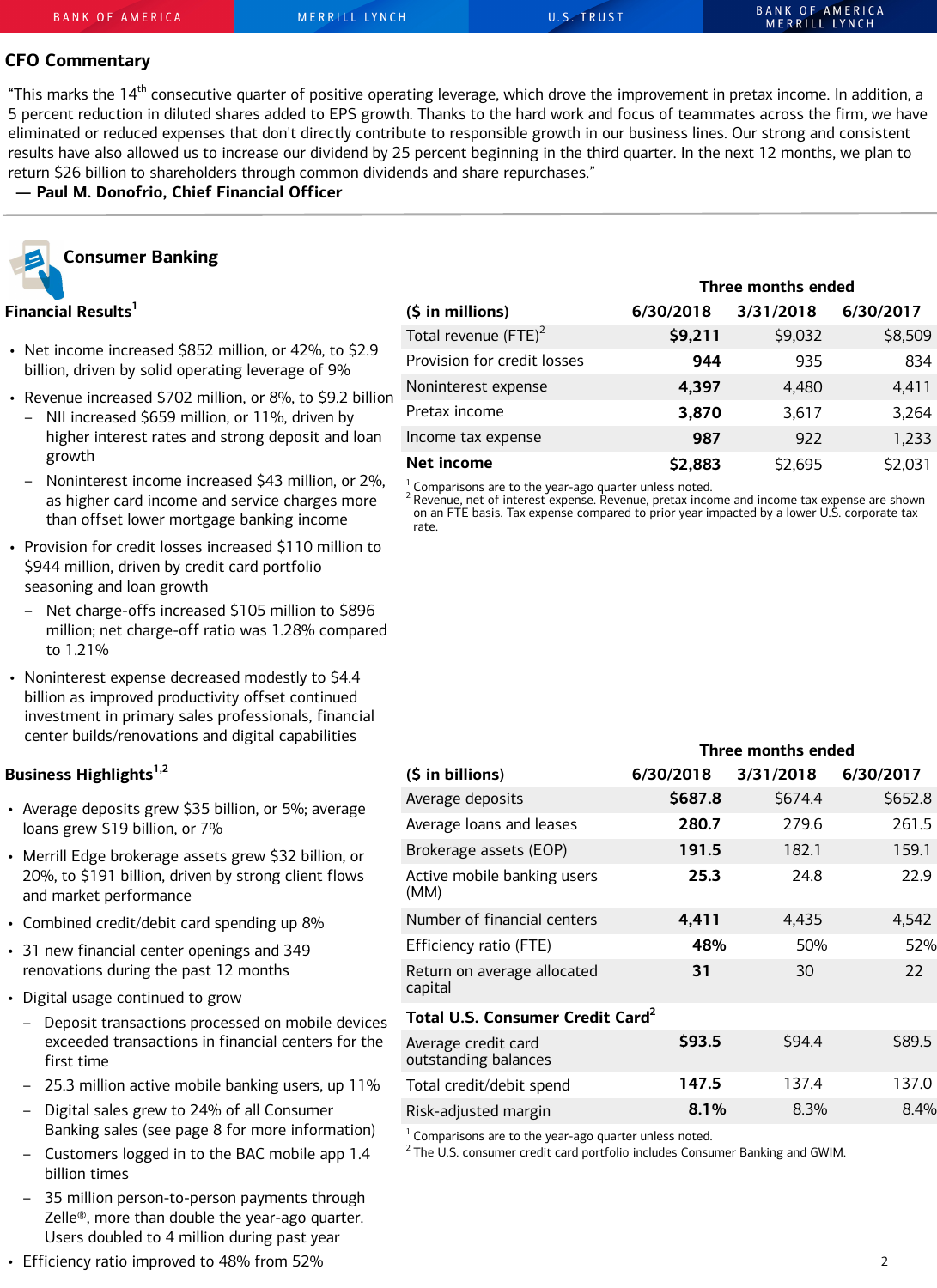

# **Financial Results<sup>1</sup>**

- Net income increased \$164 million, or 20%, to \$968 million
- Revenue increased slightly to \$4.7 billion
	- NII decreased \$54 million, or 3%, driven by a decrease in average deposit balances and higher interest paid
	- Noninterest income increased \$68 million, or 2%, as 10% growth in asset management fees more than offset lower transactional revenue
- Noninterest expense was relatively flat from Q2-17 as higher revenue-related incentives were largely offset by continued expense discipline

|                             | Three months ended |           |           |  |
|-----------------------------|--------------------|-----------|-----------|--|
| $(5$ in millions)           | 6/30/2018          | 3/31/2018 | 6/30/2017 |  |
| Total revenue $(FTE)^2$     | \$4,709            | \$4,856   | \$4,695   |  |
| Provision for credit losses | 12                 | 38        | 11        |  |
| Noninterest expense         | 3,399              | 3,428     | 3,392     |  |
| Pretax income               | 1,298              | 1,390     | 1,292     |  |
| Income tax expense          | 330                | 355       | 488       |  |
| <b>Net income</b>           | \$968              | \$1,035   | \$804     |  |

 $\frac{1}{2}$  Comparisons are to the year-ago quarter unless noted.

 $2$  Revenue, net of interest expense. Revenue, pretax income and income tax expense are shown on an FTE basis. Tax expense compared to prior year impacted by a lower U.S. corporate tax rate.

|   |                                        | Three months ended |           |           |
|---|----------------------------------------|--------------------|-----------|-----------|
|   | (\$ in billions)                       | 6/30/2018          | 3/31/2018 | 6/30/2017 |
|   | Average deposits                       | \$236.2            | \$243.1   | \$245.3   |
| s | Average loans and leases               | 160.8              | 159.1     | 150.8     |
|   | Total client balances (EOP)            | 2,754.2            | 2,725.5   | 2,617.4   |
|   | <b>AUM flows</b>                       | 10.8               | 24.2      | 27.5      |
|   | Pretax margin                          | 28%                | 29%       | 28%       |
|   | Return on average allocated<br>capital | 27                 | 29        | 23        |

<sup>1</sup> Comparisons are to the year-ago quarter unless noted.

# **Business Highlights<sup>1</sup>**

- Total client balances increased \$137 billion, or 5%, to nearly \$2.8 trillion, driven by higher market valuations and strong AUM flows over the last year
- Average deposit balances declined \$9 billion, or 4%, due primarily to clients continuing to shift balances into investments
- Average loans and leases grew \$10 billion, or 7%, driven by mortgage and structured lending
- AUM balances up \$110 billion in past 12 months with AUM flows of \$74 billion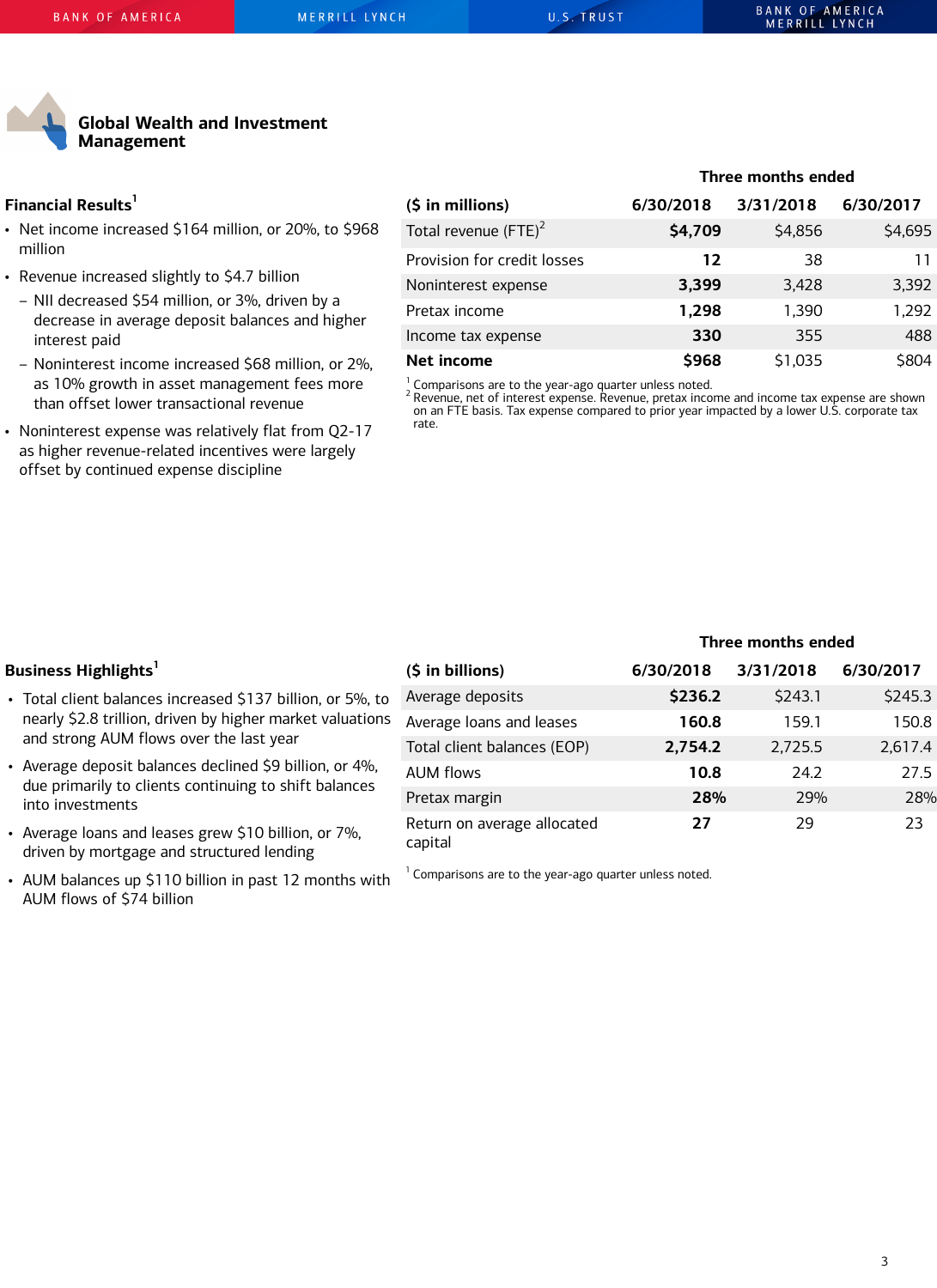

# **Financial Results<sup>1</sup>**

- Net income increased \$278 million, or 16%, to \$2.1 billion
- Revenue decreased \$117 million, or 2%, to \$4.9 billion
	- NII increased \$170 million, or 7%, reflecting the benefits of higher interest rates, as well as deposit and loan growth
	- Noninterest income decreased \$287 million, or 11%, due to lower investment banking fees and the impact of tax reform on certain tax-advantaged investments
- Provision improved to a benefit of \$23 million, driven primarily by reduced reserves due to continued improvement in energy
- Noninterest expense was flat compared to Q2-17

|                             | Three months ended |           |           |  |
|-----------------------------|--------------------|-----------|-----------|--|
| $(5$ in millions)           | 6/30/2018          | 3/31/2018 | 6/30/2017 |  |
| Total revenue $(FTE)^{2,3}$ | \$4,922            | \$4,934   | \$5,039   |  |
| Provision for credit losses | (23)               | 16        | 15        |  |
| Noninterest expense         | 2,154              | 2,195     | 2,154     |  |
| Pretax income               | 2,791              | 2,723     | 2,870     |  |
| Income tax expense          | 727                | 707       | 1,084     |  |
| <b>Net income</b>           | \$2,064            | \$2,016   | \$1,786   |  |

<sup>1</sup> Comparisons are to the year-ago quarter unless noted.<br><sup>2</sup> Global Banking and Global Markets share in certain deal economics from investment banking, loan origination activities and sales and trading activities.

<sup>3</sup> Revenue, net of interest expense. Revenue, pretax income and income tax expense are shown on an FTE basis. Tax expense compared to prior year impacted by a lower U.S. corporate tax rate.

|                                                    | Three months ended |           |           |
|----------------------------------------------------|--------------------|-----------|-----------|
| $(5$ in billions)                                  | 6/30/2018          | 3/31/2018 | 6/30/2017 |
| Average deposits                                   | \$323.2            | \$324.4   | \$300.5   |
| Average loans and leases                           | 355.1              | 351.7     | 345.1     |
| Total Corp. IB fees (excl. self-<br>$\text{led}^2$ | 1.4                | 1.4       | 1.5       |
| Global Banking IB fees <sup>2</sup>                | 0.7                | 0.7       | 0.9       |
| <b>Business Lending revenue</b>                    | 2.2                | 2.1       | 2.2       |
| <b>Global Transaction Services</b><br>revenue      | 2.0                | 1.9       | 1.8       |
| Efficiency ratio (FTE)                             | 44%                | 44%       | 43%       |
| Return on average allocated<br>capital             | 20                 | 20        | 18        |

<sup>1</sup> Comparisons are to the year-ago quarter unless noted.

 $^{\rm 2}$  Global Banking and Global Markets share in certain deal economics from investment banking, loan origination activities and sales and trading activities.

# **Business Highlights**<sup>1,2</sup>

- Average deposits increased \$23 billion, or 8%, to \$323 billion
- Average loans and leases grew \$10 billion, or 3%, to \$355 billion, driven by growth in international and domestic commercial and industrial lending
- Total firmwide investment banking fees (excluding self-led deals) decreased 7% to \$1.4 billion, driven by lower advisory fees compared with a record year-ago quarter
- Efficiency ratio remained low at 44%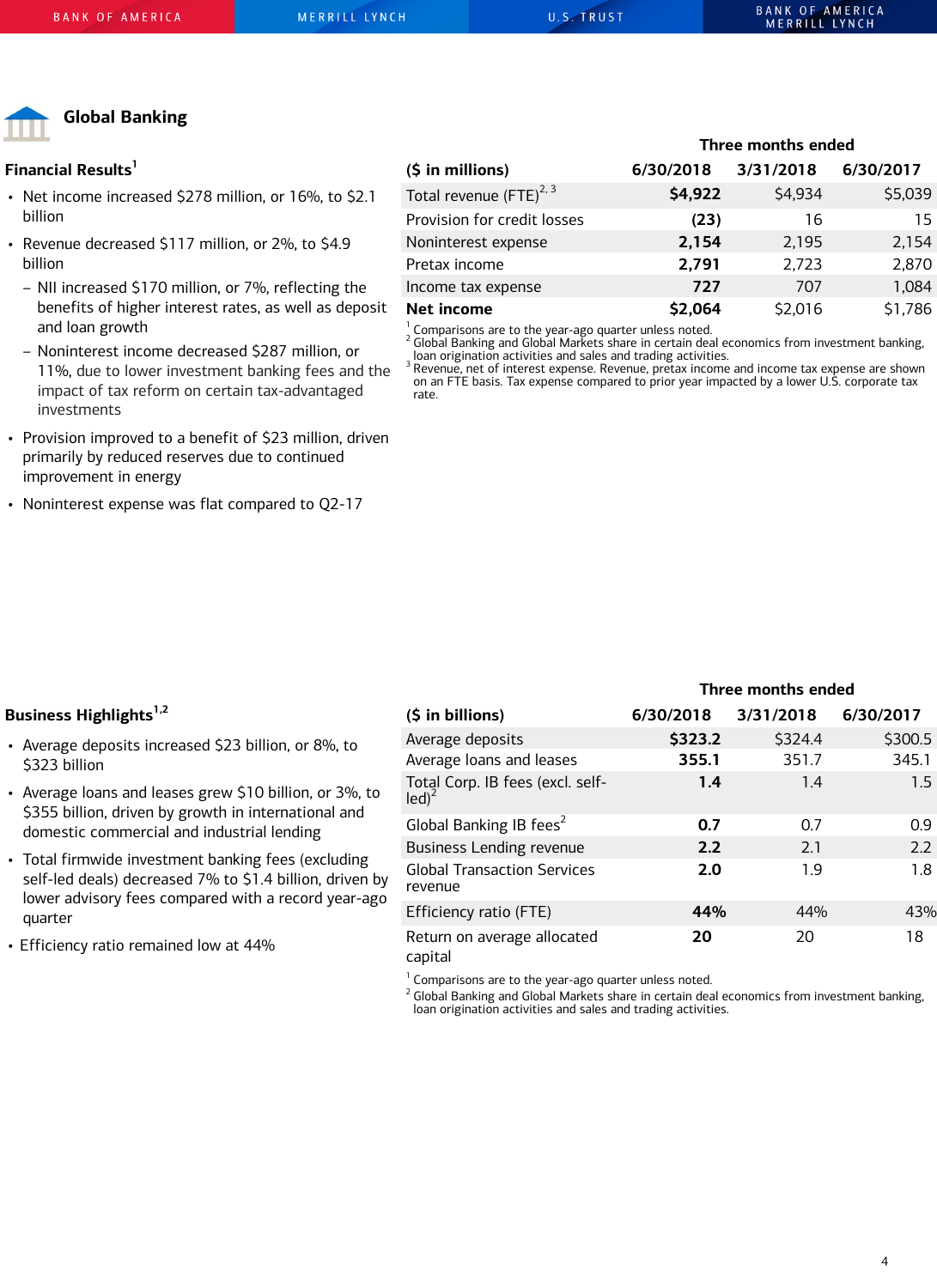

# **Global Markets**

#### **Financial Results<sup>1</sup>**

- Net income increased \$286 million, or 34%, to \$1.1 billion
- Revenue increased \$274 million, or 7%, to \$4.2 billion, driven by higher sales and trading revenue
- Noninterest expense increased \$65 million, or 2%, to \$2.7 billion, reflecting higher revenue-related expenses and continued investment in technology
- Average VaR of \$30 million remained low<sup>5</sup>

# **Business Highlights**<sup>1,2</sup>

- Sales and trading revenue increased \$207 million, or 6%, to \$3.4 billion
- Excluding net DVA, sales and trading revenue increased 7% to \$3.6 billion $^{(C)}$ 
	- FICC revenue of \$2.3 billion increased 2%, primarily due to improved performance in macrorelated products, partially offset by weakness in credit products
	- Equities revenue of \$1.3 billion increased 17%, driven by increased client activity in financing and derivatives
- Average total assets increased \$33 billion, primarily due to targeted investments to support clients in both Equities and FICC

|                                                             | Three months ended |           |           |  |
|-------------------------------------------------------------|--------------------|-----------|-----------|--|
| $(5$ in millions)                                           | 6/30/2018          | 3/31/2018 | 6/30/2017 |  |
| Total revenue $(FTE)^{2,3}$                                 | \$4,221            | \$4,786   | \$3,947   |  |
| Net DVA <sup>4</sup>                                        | (179)              | 64        | (159)     |  |
| <b>Total revenue</b><br>(excl. net DVA) $($ FTE $)^{2,3,4}$ | \$4,400            | \$4,722   | \$4,106   |  |
| Provision for credit losses                                 | (1)                | (3)       | 25        |  |
| Noninterest expense                                         | 2,715              | 2,818     | 2,650     |  |
| Pretax income                                               | 1,507              | 1,971     | 1,272     |  |
| Income tax expense                                          | 391                | 513       | 442       |  |
| <b>Net income</b>                                           | \$1,116            | \$1,458   | \$830     |  |
| Net income (excl. net<br>$DVA)^4$                           | \$1,252            | \$1,409   | \$929     |  |

<sup>1</sup> Comparisons are to the year-ago quarter unless noted.<br><sup>2</sup> Global Banking and Global Markets share in certain deal economics from investment banking, loan origination activities and sales and trading activities.

<sup>3</sup> Revenue, net of interest expense. Revenue, pretax income and income tax expense are shown on an FTE basis. Tax expense compared to prior year impacted by a lower U.S. corporate tax rate.

<sup>4</sup> Revenue and net income, excluding net DVA, are non-GAAP financial measures. See endnote C for more information.

<sup>5</sup> VaR model uses a historical simulation approach based on three years of historical data and an expected shortfall methodology equivalent to a 99% confidence level. Using a 95% confidence level, average VaR was \$17MM, \$22MM and \$23MM for Q2-18, Q1-18 and Q2-17, respectively.

| (\$ in billions)                                                 | 6/30/2018 | 3/31/2018 | 6/30/2017 |
|------------------------------------------------------------------|-----------|-----------|-----------|
| Average total assets                                             | \$678.5   | \$678.4   | \$645.2   |
| Average trading-related<br>assets                                | 473.1     | 463.2     | 452.6     |
| Average loans and leases                                         | 75.1      | 73.8      | 69.6      |
| Sales and trading revenue <sup>2</sup>                           | 3.4       | 4.1       | 3.2       |
| Sales and trading revenue<br>(excl. net $DVA$ ) <sup>(C),2</sup> | 3.6       | 4.1       | 3.4       |
| Global Markets IB fees <sup>2</sup>                              | 0.7       | 0.6       | 0.6       |
| Efficiency ratio (FTE)                                           | 64%       | 59%       | 67%       |
| Return on average allocated<br>capital                           | 13        | 17        | 10        |

<sup>1</sup> Comparisons are to the year-ago quarter unless noted.<br><sup>2</sup> Global Banking and Global Markets share in certain deal economics from investment banking, loan origination activities and sales and trading activities.

# **Three months ended**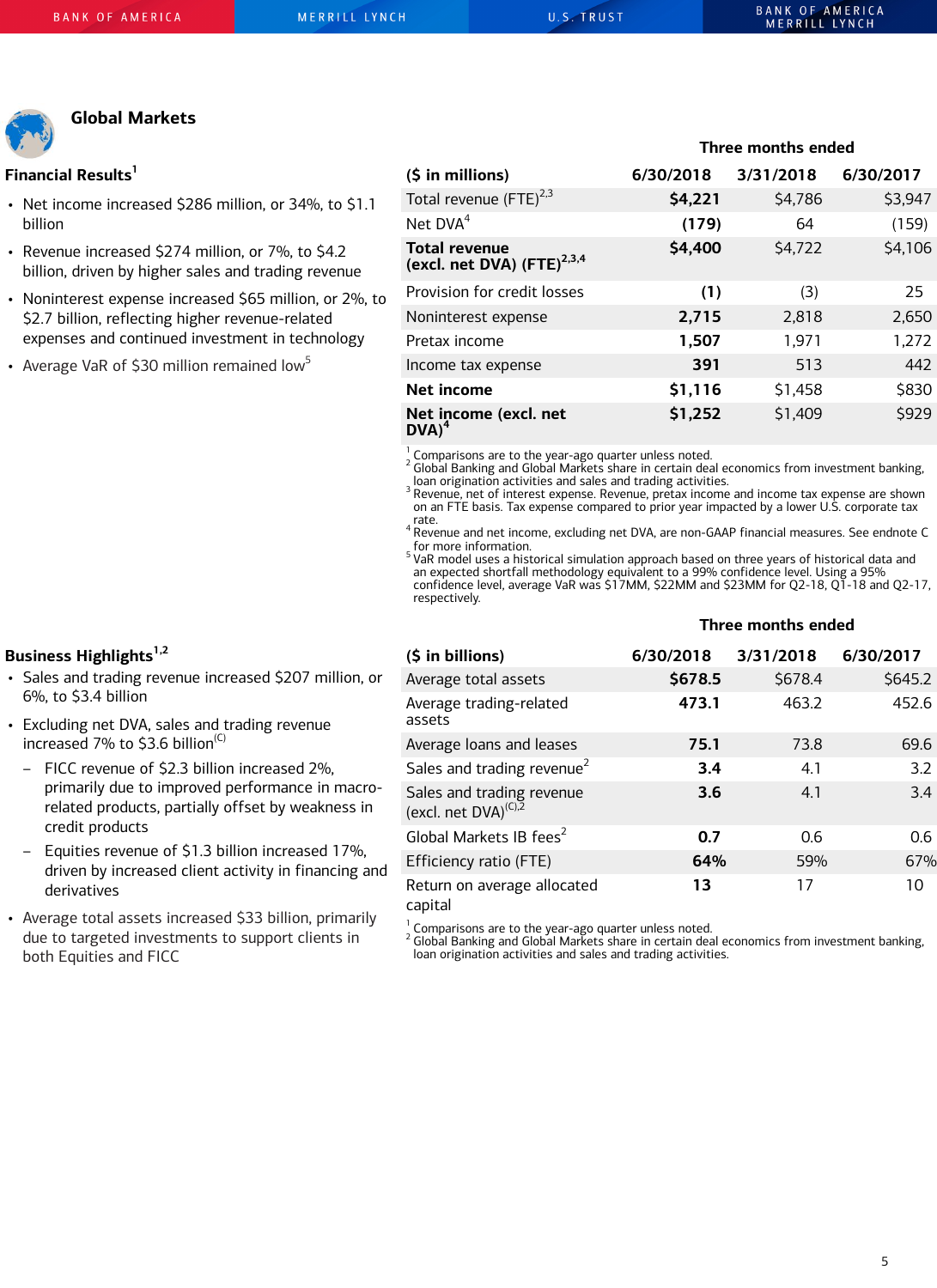U.S. TRUST

### **All Other**

#### **Financial Results<sup>1</sup>**

- Net loss of \$247 million, compared to a net loss of \$345 million
- Revenue declined \$1.2 billion, driven by a \$1.0 billion reduction from select items
	- Q2-18 results included a \$729 million charge in other income related to the redemption of certain trust preferred securities, which was largely offset by a \$572 million gain from the sale of non-core mortgage loans
	- Q2-17 results included a pretax gain of \$793 million from the sale of the non-U.S. consumer credit card business, which was mostly offset by a \$690 million related tax expense
- Benefit in provision for credit losses declined \$54 million to \$105 million due to a slowing pace of portfolio improvement in consumer real estate
- Noninterest expense decreased \$756 million to \$619 million
	- Excluding a \$295 million data center impairment charge in the year-ago quarter, expense declined \$461 million, driven by lower non-core mortgage costs and reduced operational costs from sale of the non-U.S. consumer credit card business in the prior-year quarter

|                              | Three months ended |           |           |
|------------------------------|--------------------|-----------|-----------|
| $(5$ in millions)            | 6/30/2018          | 3/31/2018 | 6/30/2017 |
| Total revenue $(FTE)^2$      | \$ (300)           | \$ (333)  | \$876     |
| Provision for credit losses  | (105)              | (152)     | (159)     |
| Noninterest expense          | 619                | 976       | 1,375     |
| Pretax loss                  | (814)              | (1, 157)  | (340)     |
| Income tax expense (benefit) | (567)              | (871)     | 5         |
| <b>Net loss</b>              | \$(247)            | \$(286)   | $$$ (345) |

<sup>1</sup> Comparisons are to the year-ago quarter unless noted.<br><sup>2</sup> Revenue, net of interest expense. Revenue, pretax loss and income tax expense (benefit) are shown on an FTE basis. Tax expense compared to prior year impacted by a lower U.S. corporate tax rate.

Note: All Other consists of asset and liability management (ALM) activities, equity investments, non-core mortgage loans and servicing activities, the net impact of periodic revisions to the mortgage servicing rights (MSR) valuation model for both core and non-core MSRs and the related economic hedge results, liquidating businesses and residual expense allocations. ALM activities encompass certain residential mortgages, debt securities, interest rate and foreign currency risk management activities, the impact of certain allocation methodologies and hedge ineffectiveness. The results of certain ALM activities are allocated to our business segments. Equity investments include our merchant services joint venture, as well as a portfolio of equity, real estate and other alternative investments. During the second quarter of 2017, we sold our non-U.S. consumer credit card business.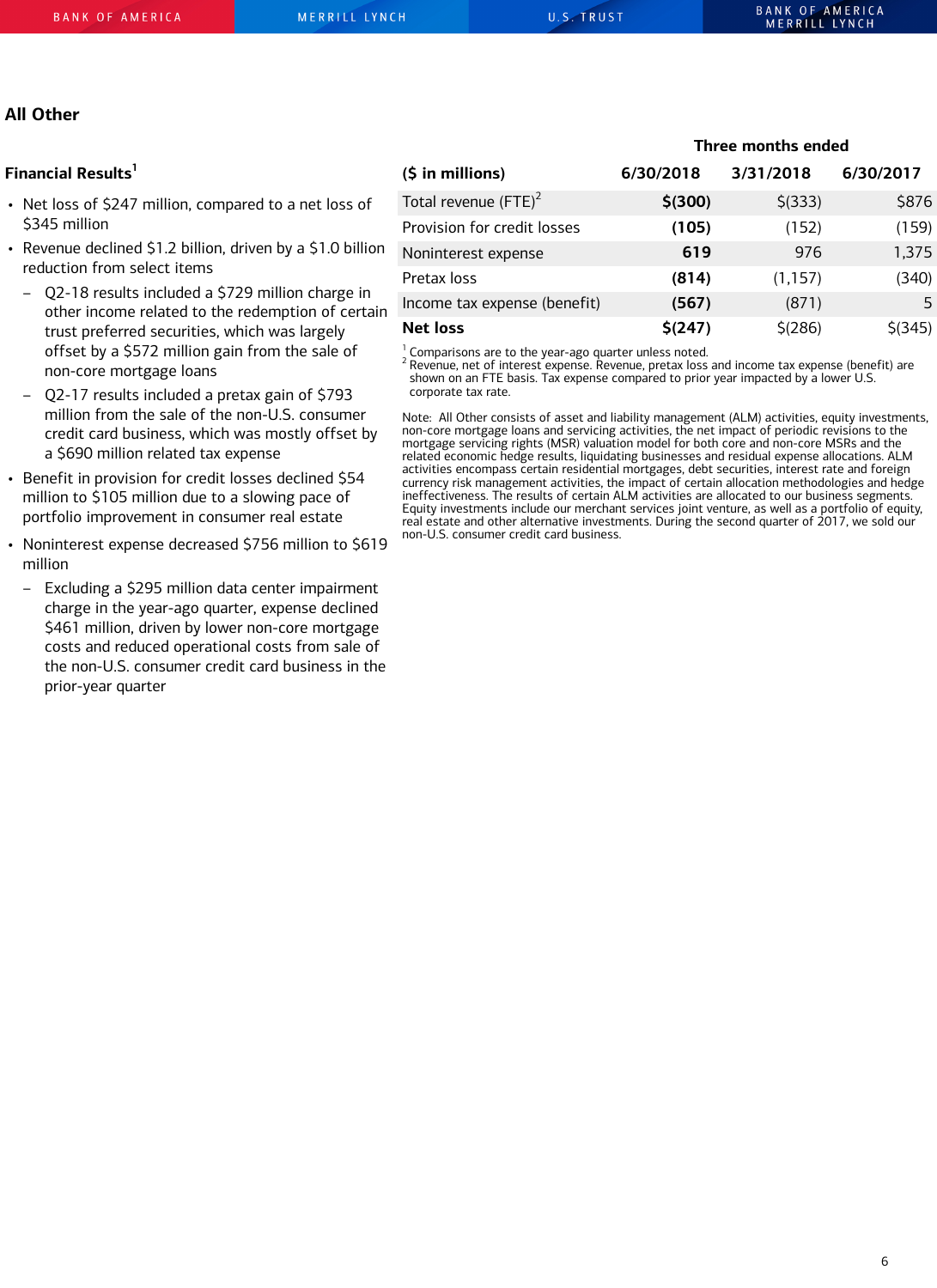# **Credit Quality**

#### **Highlights<sup>1</sup>**

- Overall credit quality remained strong across both the consumer and commercial portfolios
- Net charge-offs increased \$88 million to \$996 million, driven primarily by higher losses in the consumer credit card portfolio due to seasoning, loan growth and storm-related losses
	- The net charge-off ratio remained low at 0.43%
- The provision for credit losses increased \$101 million to \$827 million
	- The net reserve release decreased to \$169 million from \$182 million. The reserve release was driven by continued improvements in consumer real estate and energy exposures, partially offset by seasoning in the consumer credit card portfolio and loan growth
- Nonperforming assets declined \$946 million to \$6.2 billion, driven primarily by loan sales and credit quality improvement in energy exposures
- Commercial utilized reservable criticized exposure down \$3.3 billion, or 21%, to \$12.4 billion

|                                                           | Three months ended |           |           |
|-----------------------------------------------------------|--------------------|-----------|-----------|
| $(5$ in millions)                                         | 6/30/2018          | 3/31/2018 | 6/30/2017 |
| Provision for credit losses                               | \$827              | \$834     | \$726     |
| Net charge-offs <sup>2</sup>                              | 996                | 911       | 908       |
| Net charge-off ratio <sup>3</sup>                         | 0.43%              | 0.40%     | 0.40%     |
| At period-end                                             |                    |           |           |
| Nonperforming assets                                      | \$6,181            | \$6,694   | \$7,127   |
| Nonperforming assets ratio <sup>4</sup>                   | 0.66%              | 0.72%     | 0.78%     |
| Allowance for loan and lease<br>losses                    | \$10,050           | \$10,260  | \$10,875  |
| Allowance for loan and lease<br>losses ratio <sup>5</sup> | 1.08%              | 1.11%     | 1.20%     |

<sup>1</sup> Comparisons are to the year-ago quarter unless noted.<br><sup>2</sup> Includes net charge-offs of \$31 million in Q2-17 for the non-U.S. consumer credit card loan <sub>,</sub> portfolio, which was sold during the second quarter of 2017.<br><sup>3</sup> Net charge-off ratio is calculated as annualized net charge-offs divided by average

, outstanding loans and leases during the period.<br><sup>4</sup> Nonperforming assets ratio is calculated as nonperforming loans, leases and foreclosed properties (nonperforming assets) divided by outstanding loans, leases and foreclosed

<sub>-</sub> properties at the end of the period.<br><sup>5</sup> Allowance for loan and lease losses ratio is calculated as allowance for loan and lease losses divided by loans and leases outstanding at the end of the period.

Note: Ratios do not include loans accounted for under the fair value option.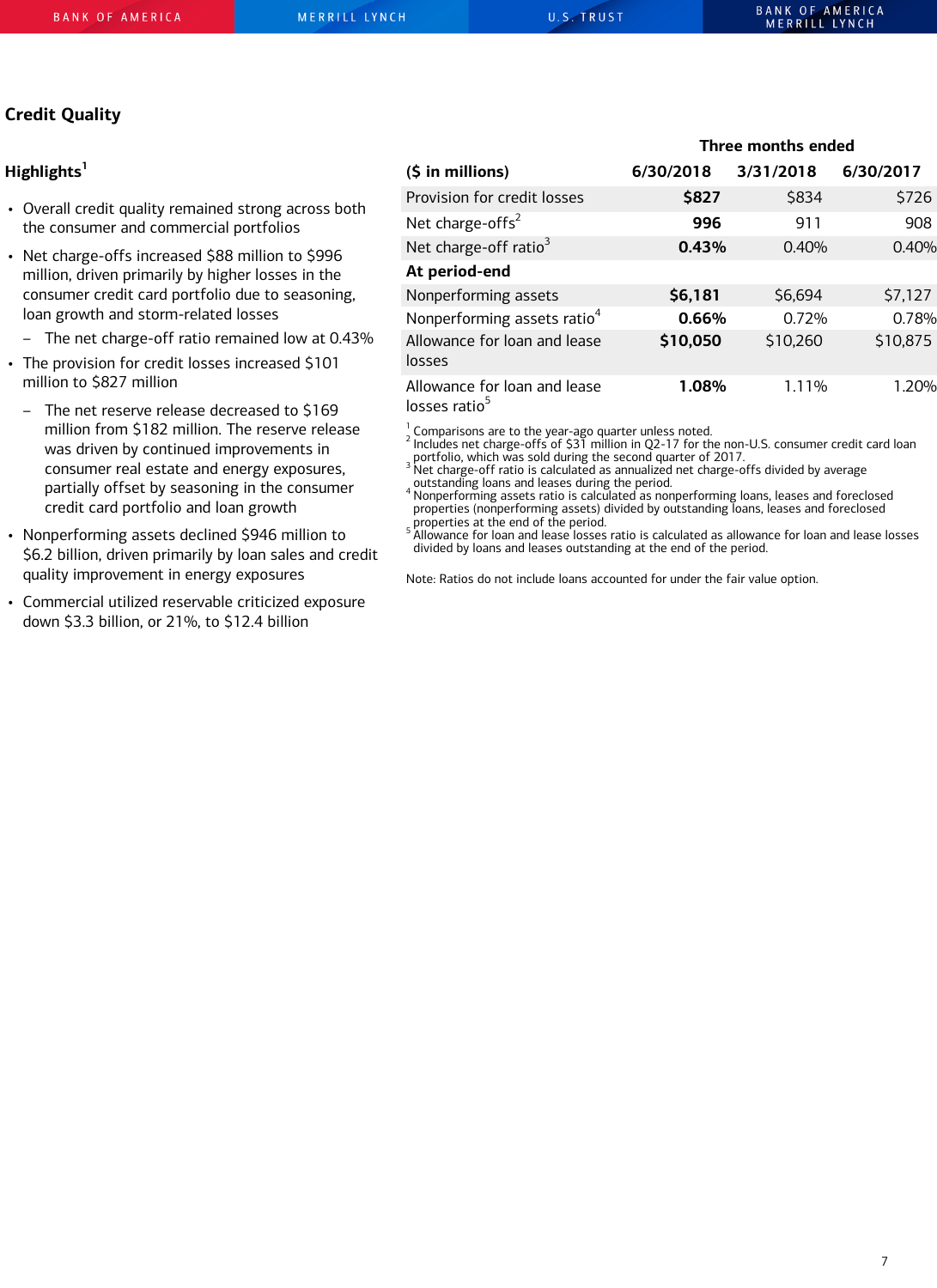#### BANK OF AMERICA

# Leadership in high-tech, high-touch

(Figures are for Q2-18 unless otherwise specified)

# U.S. TRUST

# **Bank of America**

AMERICA

ΩE

# High-Tech High-Touch



# **No. 1 in online banking and digital sales functionality**

MERRILL LYNCH

 **35.7MM** active digital banking users **24%** of all Consumer sales through digital

- **\$736B** in total payments processed
- ‑ **52%** in digital payments

 **~35MM** P2P payments via Zelle®, up **143%** YoY, representing **\$10B 460K** digital appointments



# **J.D. Power 2018 Certified Mobile App**

**25.3MM** active mobile banking users

- **1.4B** mobile channel logins
	- ‑ **25%** of deposit transactions via mobile device

**2,400** auto dealers now participate in our auto digital shopping experience

Launched **Erica** – digital AI assistant available in all 50 states

Launched digital mortgage platform



#### **Named North America's best digital bank and North America's top financial innovator in GTS**

**~479K** digital channel users across our commercial, large corporate and business banking businesses

**~29MM** Global Markets trades executed per day



# **Highest number of patents of any financial firm**

**3,200+** patents awarded or pending **72** Blockchain patents granted or pending



#### **Innovation in wealth management**

Merrill Lynch clients can now use their mobile app to scan and send paper documents to their financial advisors

**20%** increase in active users of the Merrill Lynch mobile platform during past year



- **4,411** financial centers
	- ‑ **31** new openings in last 12 months
	- ‑ **349** renovations in last 12 months



#### **16,050** ATMs

- ‑ **10,125** newly replaced or upgraded
- ‑ **100%** contactless enabled

# **Expanding into new markets**



#### **Current locations New financial center markets**

**Cincinnati** Cleveland Columbus

Denver Lexington

Minneapolis/St. Paul Indianapolis Pittsburgh Salt Lake City



**47MM** Consumer and Small Business relationships



**19,350** Wealth advisors in Global Wealth and Investment Management and Consumer Banking



#### **Global footprint serving middle-market, large corporate and institutional clients 35+** countries

**79%** of the 2017 Global Fortune 500 and **95%** of the U.S. Fortune 1,000 have a relationship with us

Increased client-facing professionals to further strengthen local market coverage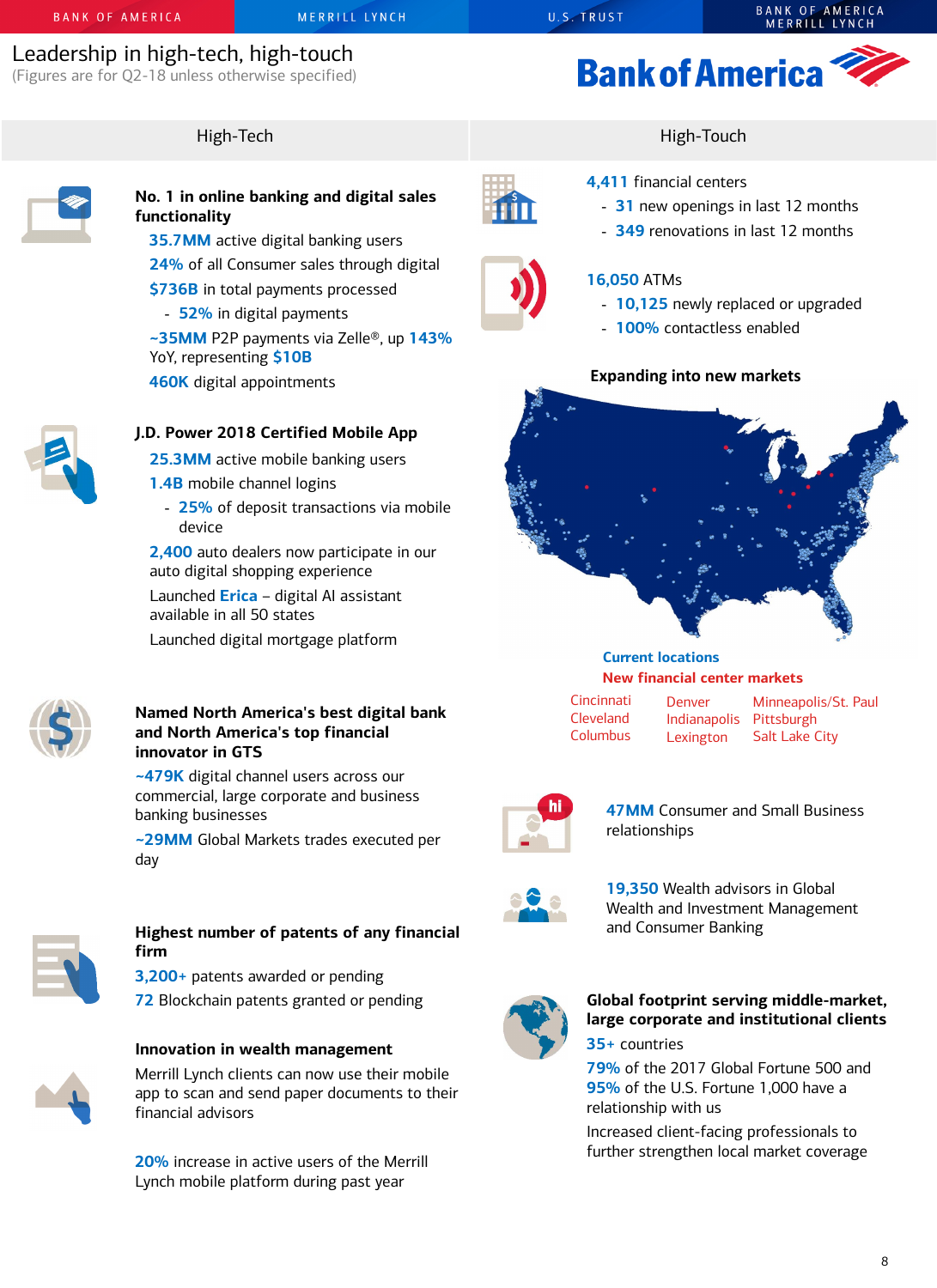| BANK OF AMERICA | MERRILL LYNCH | U.S. TRUST | BANK OF AMERICA<br>MERRILL LYNCH |
|-----------------|---------------|------------|----------------------------------|
|                 |               |            |                                  |

#### **Balance Sheet, Liquidity and Capital Highlights (\$ in billions except per share data, end of period, unless otherwise noted)**

|                                                                   |           | Three months ended |           |
|-------------------------------------------------------------------|-----------|--------------------|-----------|
|                                                                   | 6/30/2018 | 3/31/2018          | 6/30/2017 |
| <b>Ending Balance Sheet</b>                                       |           |                    |           |
| Total assets                                                      | \$2,291.7 | \$2,328.5          | \$2,254.7 |
| Total loans and leases                                            | 935.8     | 934.1              | 916.7     |
| Total loans and leases in business segments (excluding All Other) | 874.6     | 869.5              | 837.8     |
| Total deposits                                                    | 1,309.7   | 1,328.7            | 1,263.0   |
| <b>Average Balance Sheet</b>                                      |           |                    |           |
| Average total assets                                              | \$2,322.7 | \$2,325.9          | \$2,269.3 |
| Average loans and leases <sup>1</sup>                             | 934.8     | 931.9              | 914.7     |
| Average deposits                                                  | 1,300.7   | 1,297.3            | 1,256.8   |
| <b>Funding and Liquidity</b>                                      |           |                    |           |
| Long-term debt                                                    | \$226.6   | \$232.3            | \$223.9   |
| Global Liquidity Sources, average <sup>(E)</sup>                  | 512       | 522                | 513       |
| Time to required funding (months) <sup>(E)</sup>                  | 60        | 56                 | 49        |
| Liquidity coverage ratio <sup>(E)</sup>                           | 122%      | 124%               | n/a       |
| <b>Equity</b>                                                     |           |                    |           |
| Common shareholders' equity                                       | \$241.0   | \$241.6            | \$245.4   |
| Common equity ratio                                               | 10.5%     | 10.4%              | 10.9%     |
| Tangible common shareholders' equity <sup>2</sup>                 | \$170.9   | \$171.3            | \$175.3   |
| Tangible common equity ratio <sup>2</sup>                         | 7.7%      | 7.6%               | 8.0%      |
| Per Share Data <sup>3</sup>                                       |           |                    |           |
| Common shares outstanding (in billions)                           | 10.01     | 10.18              | 9.88      |
| Book value per common share                                       | \$24.07   | \$23.74            | \$24.85   |
| Tangible book value per common share <sup>2</sup>                 | 17.07     | 16.84              | 17.75     |
| Regulatory Capital <sup>(F)</sup>                                 |           |                    |           |
| <b>Basel 3</b>                                                    |           |                    |           |
| CET1 capital                                                      | \$164.9   | \$164.8            | \$168.7   |
| Standardized approach                                             |           |                    |           |
| Risk-weighted assets                                              | \$1,444   | \$1,452            | \$1,405   |
| CET1 ratio                                                        | 11.4%     | 11.4%              | 12.0%     |
| <b>Advanced approaches</b>                                        |           |                    |           |
| Risk-weighted assets                                              | \$1,438   | \$1,458            | \$1,464   |
| CET1 ratio                                                        | 11.5%     | 11.3%              | 11.5%     |
| <b>Supplementary leverage</b>                                     |           |                    |           |
| Supplementary leverage ratio (SLR)                                | 6.7%      | 6.8%               | n/a       |

<sup>1</sup> Includes \$6.5 billion of non-U.S. consumer credit card loans in Q2-17. During the second quarter of 2017, we sold our non-U.S. consumer credit card business.

 $^2$  Represents a non-GAAP financial measure. For reconciliation, see pages 18-19 of this press release.

 $^3$  Berkshire Hathaway exercised its warrants to purchase 700 million shares of BAC common stock in Q3-17 using its Series T preferred shares, which resulted in an increase to common shares outstanding.

n/a = not applicable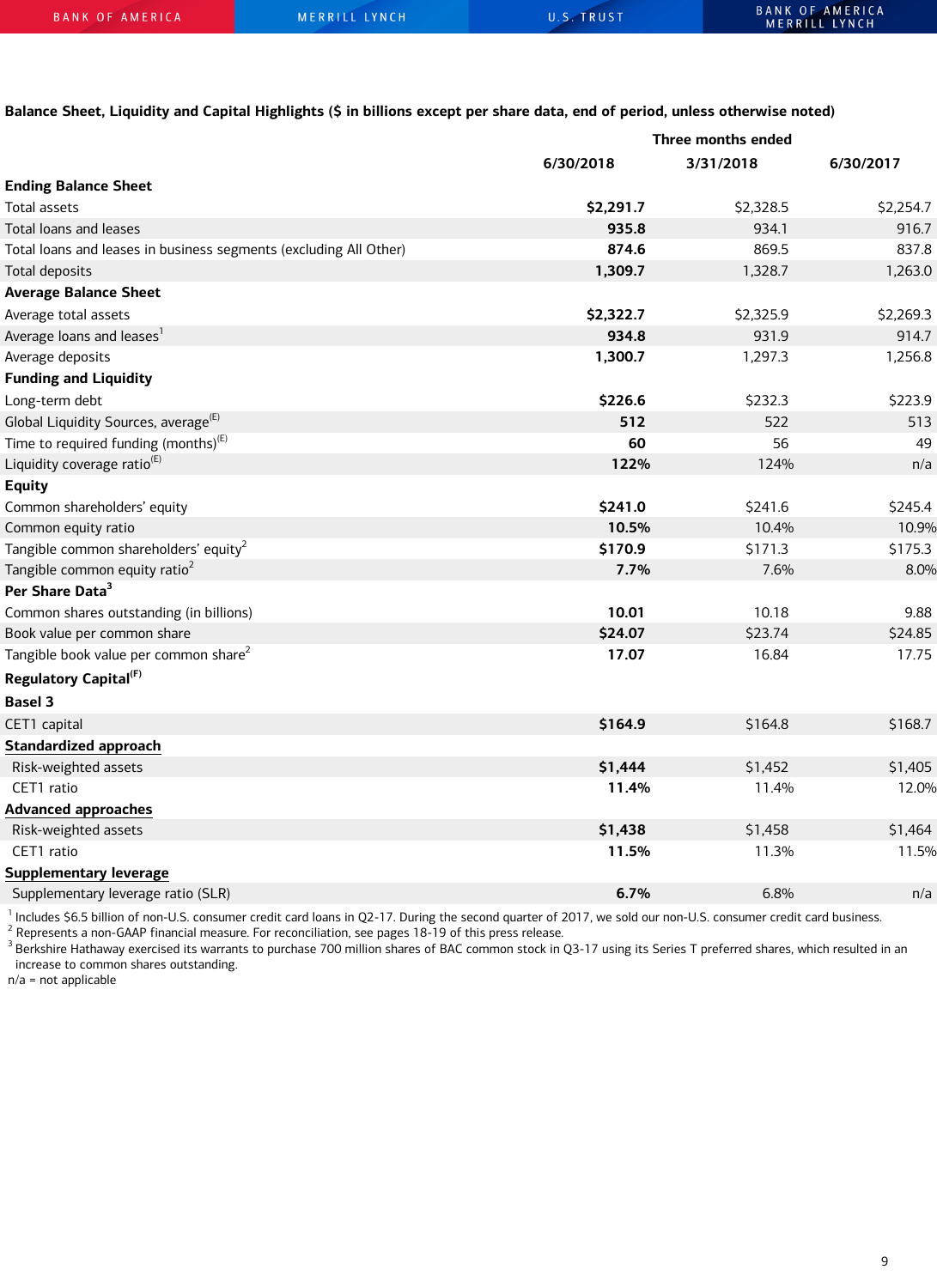U.S. TRUST

# **Endnotes**

- A The Corporation has presented a year-over-year comparison of revenue change and noninterest expense change excluding selected items from the three months ended June 30, 2017. This presentation is a non-GAAP financial measure. The Corporation believes this presentation allows investors to compare revenue change and noninterest expense change for the periods presented to take into consideration a gain on the sale of our non-U.S. consumer credit card business and an impairment charge related to certain data centers in the three months ended June 30, 2017.
- B The Corporation also measures net interest income on an FTE basis, which is a non-GAAP financial measure. FTE basis is a performance measure used in operating the business that management believes provides investors a more accurate picture of the interest margin for comparative purposes. The Corporation believes that this presentation allows for comparison of amounts from both taxable and tax-exempt sources, and is consistent with industry practices. Net interest income on an FTE basis was \$11.8 billion, \$11.8 billion and \$11.2 billion for the three months ended June 30, 2018, March 31, 2018 and June 30, 2017, respectively. For reconciliation to GAAP financial measures, refer to pages 18-19 of this press release. The FTE adjustment was \$154 million, \$150 million and \$237 million for the three months ended June 30, 2018, March 31, 2018 and June 30, 2017, respectively.
- C Global Markets revenue and net income, excluding net debit valuation adjustments (DVA), and sales and trading revenue, excluding net DVA, are non-GAAP financial measures. Net DVA gains (losses) were \$(179) million, \$64 million and \$(159) million for the three months ended June 30, 2018, March 31, 2018 and June 30, 2017, respectively. FICC net DVA gains (losses) were \$(184) million, \$78 million and \$(148) million for the three months ended June 30, 2018, March 31, 2018 and June 30, 2017, respectively. Equities net DVA gains (losses) were \$5 million, \$(14) million and \$(11) million for the three months ended June 30, 2018, March 31, 2018 and June 30, 2017, respectively.
- D Return on average tangible common shareholders' equity is a non-GAAP financial measure. For reconciliation to GAAP financial measures, see pages 18– 19 of this press release.
- E Liquidity Coverage Ratio (LCR) at June 30, 2018 is preliminary. Global Liquidity Sources (GLS) include cash and high-quality, liquid, unencumbered securities, limited to U.S. government securities, U.S. agency securities, U.S. agency MBS, and a select group of non-U.S. government and supranational securities, and are readily available to meet funding requirements as they arise. They do not include Federal Reserve Discount Window or Federal Home Loan Bank borrowing capacity. Transfers of liquidity among legal entities may be subject to certain regulatory and other restrictions. The LCR represents the consolidated average amount of high-quality liquid assets as a percentage of the prescribed average net cash outflows over a 30-calendar-day period of significant liquidity stress, under the U.S. LCR final rule. Time to required funding (TTF) is a debt coverage measure and is expressed as the number of months unsecured holding company obligations of Bank of America Corporation can be met using only the Global Liquidity Sources held at the BAC parent company and NB Holdings without the BAC parent company issuing debt or sourcing additional liquidity. We define unsecured contractual obligations for purposes of this metric as maturities of senior or subordinated debt issued or guaranteed by Bank of America Corporation.
- F Regulatory capital ratios at June 30, 2018 are preliminary. The Corporation reports regulatory capital ratios under both the Standardized and Advanced approaches. The approach that yields the lower ratio is used to assess capital adequacy, which for CET1 is the Standardized approach at June 30, 2018 and the Advanced approaches at March 31, 2018 and June 30, 2017. Basel 3 transition provisions for regulatory capital adjustments and deductions were fully phased-in as of January 1, 2018. Prior periods are presented on a fully phased-in basis. SLR requirements became effective January 1, 2018.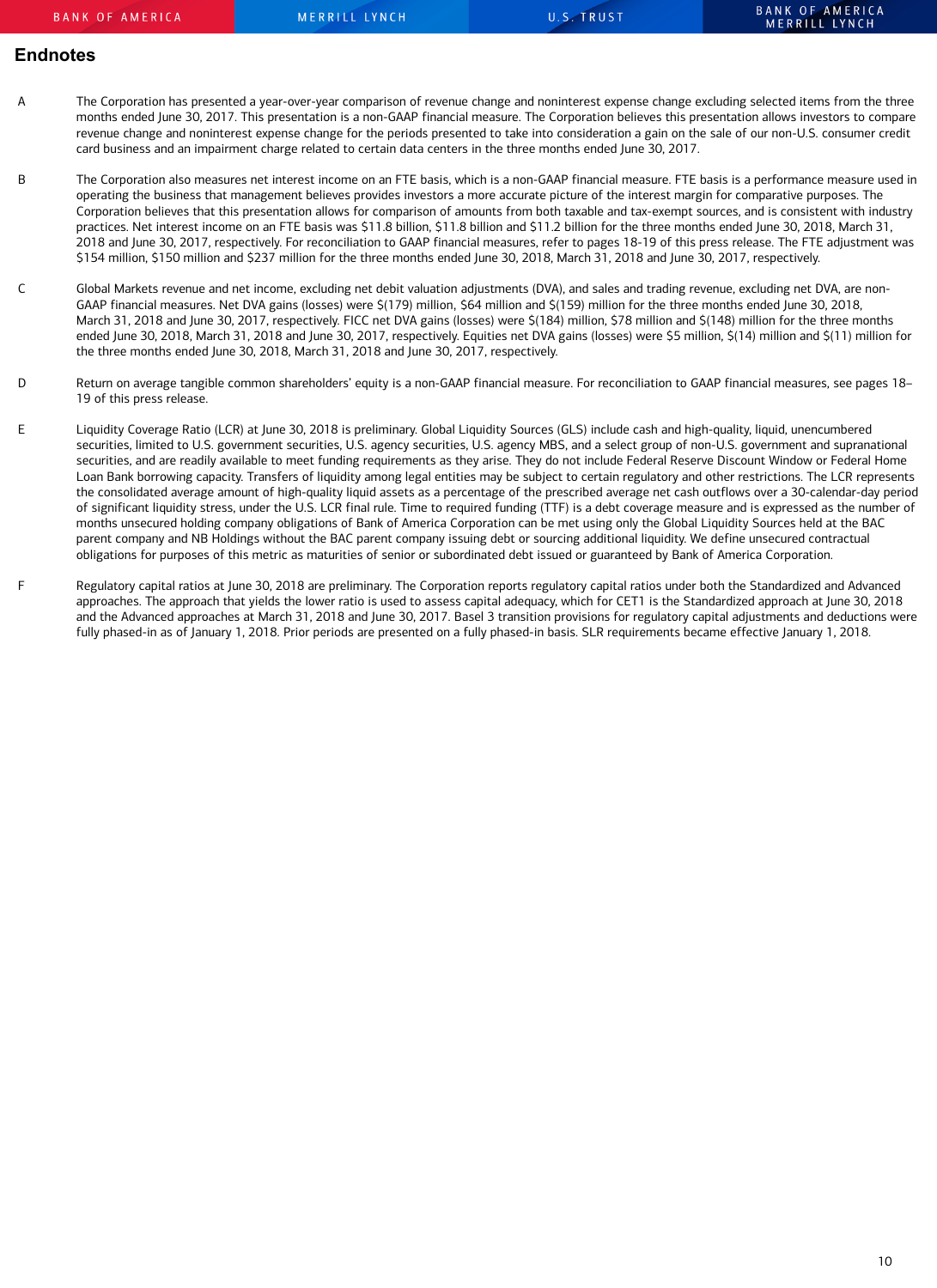U.S. TRUST

# **Contact Information and Investor Conference Call Invitation**



Note: Chief Executive Officer Brian Moynihan and Chief Financial Officer Paul Donofrio will discuss secondquarter 2018 financial results in a conference call at 8:30 a.m. ET today. The presentation and supporting materials can be accessed on the Bank of America Investor Relations website at http://investor.bankofamerica.com.

For a listen-only connection to the conference call, dial 1.877.200.4456 (U.S.) or 1.785.424.1732 (international). The conference ID is 79795. Please dial in 10 minutes prior to the start of the call. Investors can access replays of the conference call by visiting the Investor Relations website or by calling 1.800.934.4850 (U.S.) or 1.402.220.1178 (international) from noon on July 16 through 11:59 p.m. ET on July 23.

**Investors May Contact:**

**Reporters May Contact:**

**Lawrence Grayson, Bank of America, 1.704.995.5825**

**lawrence.grayson@bankofamerica.com**

**Lee McEntire, Bank of America, 1.980.388.6780**

**Jonathan Blum, Bank of America (Fixed Income), 1.212.449.3112**

#### Bank of America

Bank of America is one of the world's leading financial institutions, serving individual consumers, small and middle-market businesses and large corporations with a full range of banking, investing, asset management and other financial and risk management products and services. The company provides unmatched convenience in the United States, serving approximately 47 million consumer and small business relationships with approximately 4,400 retail financial centers, approximately 16,100 ATMs, and award-winning digital banking with approximately 36 million active users, including 25 million mobile users. Bank of America is a global leader in wealth management, corporate and investment banking and trading across a broad range of asset classes, serving corporations, governments, institutions and individuals around the world. Bank of America offers industry-leading support to approximately 3 million small business owners through a suite of innovative, easy-to-use online products and services. The company serves clients through operations across the United States, its territories and more than 35 countries. Bank of America Corporation stock (NYSE: BAC) is listed on the New York Stock Exchange.

#### Forward-Looking Statements

Bank of America Corporation (the "Company") and its management may make certain statements that constitute "forward-looking statements" within the meaning of the Private Securities Litigation Reform Act of 1995. These statements can be identified by the fact that they do not relate strictly to historical or current facts. Forward-looking statements often use words such as "anticipates," "targets," "expects," "hopes," "estimates," "intends," "plans," "goals," "believes," "continue" and other similar expressions or future or conditional verbs such as "will," "may," "might," "should," "would" and "could." Forward-looking statements represent the Company's current expectations, plans or forecasts of its future results, revenues, expenses, efficiency ratio, capital measures, strategy, and future business and economic conditions more generally, and other future matters. These statements are not guarantees of future results or performance and involve certain known and unknown risks, uncertainties and assumptions that are difficult to predict and are often beyond the Company's control. Actual outcomes and results may differ materially from those expressed in, or implied by, any of these forward-looking statements.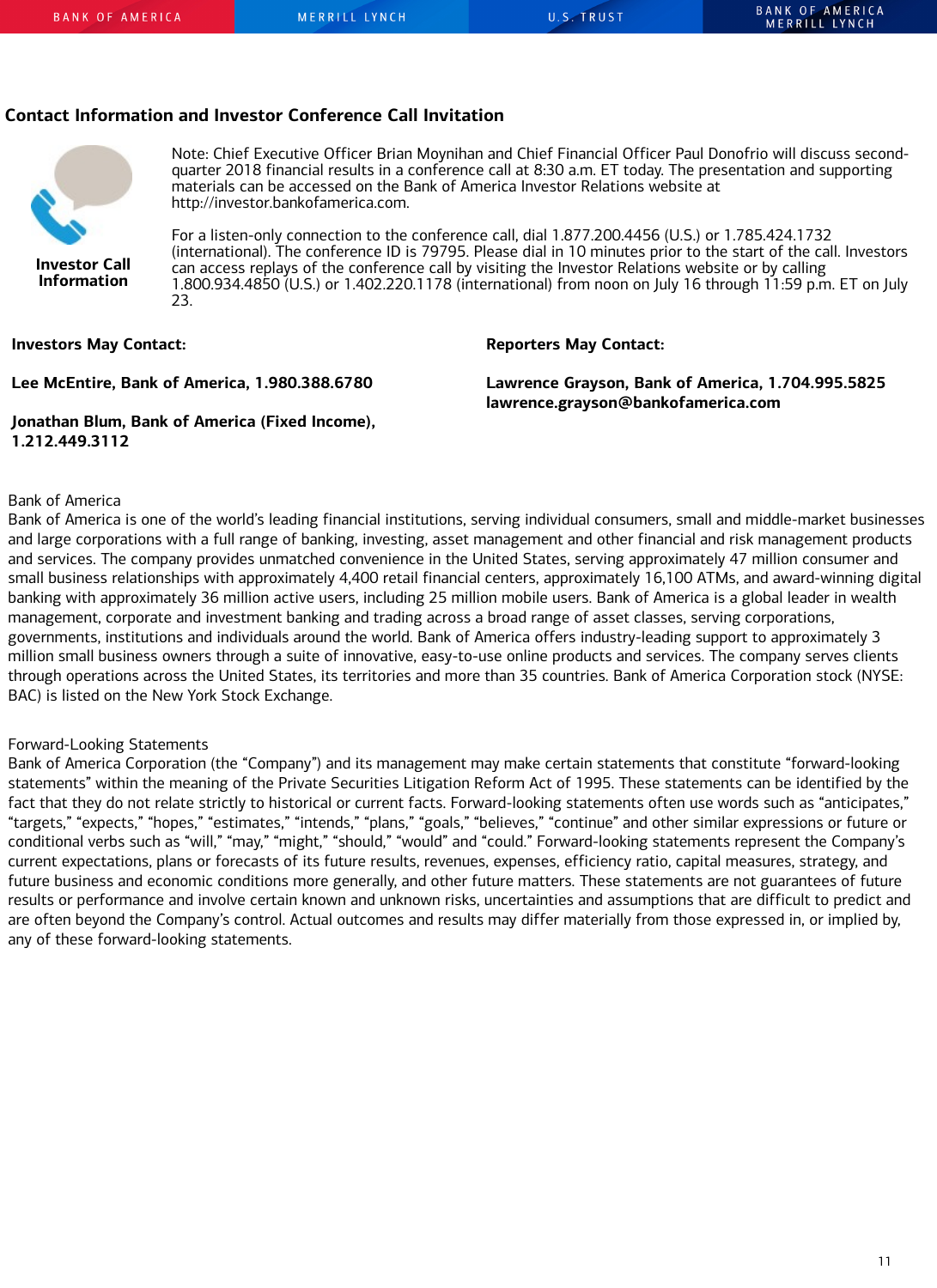U.S. TRUST

You should not place undue reliance on any forward-looking statement and should consider the following uncertainties and risks, as well as the risks and uncertainties more fully discussed under Item 1A. Risk Factors of the Company's 2017 Annual Report on Form 10-K and in any of the Company's subsequent Securities and Exchange Commission filings: the Company's potential claims, damages, penalties, fines and reputational damage resulting from pending or future litigation, regulatory proceedings and enforcement actions, including inquiries into our retail sales practices, and the possibility that amounts may be in excess of the Company's recorded liability and estimated range of possible loss for litigation exposures; the possibility that the Company could face increased servicing, securities, fraud, indemnity, contribution or other claims from one or more counterparties, including trustees, purchasers of loans, underwriters, issuers, other parties involved in securitizations, monolines or private-label and other investors; the possibility that future representations and warranties losses may occur in excess of the Company's recorded liability and estimated range of possible loss for its representations and warranties exposures; the Company's ability to resolve representations and warranties repurchase and related claims, including claims brought by investors or trustees seeking to avoid the statute of limitations for repurchase claims; uncertainties about the financial stability and growth rates of non-U.S. jurisdictions, the risk that those jurisdictions may face difficulties servicing their sovereign debt, and related stresses on financial markets, currencies and trade, and the Company's exposures to such risks, including direct, indirect and operational; the impact of U.S. and global interest rates, currency exchange rates, economic conditions, trade policies and potential geopolitical instability; the impact on the Company's business, financial condition and results of operations of a potential higher interest rate environment; the possibility that future credit losses may be higher than currently expected due to changes in economic assumptions, customer behavior, adverse developments with respect to U.S. or global economic conditions and other uncertainties; the Company's ability to achieve its expense targets, net interest income expectations, or other projections; adverse changes to the Company's credit ratings from the major credit rating agencies; estimates of the fair value of certain of the Company's assets and liabilities; uncertainty regarding the content, timing and impact of regulatory capital and liquidity requirements; the potential impact of total loss-absorbing capacity requirements; potential adverse changes to our global systemically important bank surcharge; the potential impact of Federal Reserve actions on the Company's capital plans; the possible impact of the Company's failure to remediate the shortcoming identified by banking regulators in the Company's Resolution Plan; the effect of regulations, other guidance or additional information on our estimated impact of the Tax Act; the impact of implementation and compliance with U.S. and international laws, regulations and regulatory interpretations, including, but not limited to, recovery and resolution planning requirements, Federal Deposit Insurance Corporation (FDIC) assessments, the Volcker Rule, fiduciary standards and derivatives regulations; a failure in or breach of the Company's operational or security systems or infrastructure, or those of third parties, including as a result of cyberattacks; the impact on the Company's business, financial condition and results of operations from the planned exit of the United Kingdom from the European Union; and other similar matters.

"Bank of America Merrill Lynch" is the marketing name for the Global Banking and Global Markets businesses of Bank of America Corporation. Lending, derivatives and other commercial banking activities are performed by banking affiliates of Bank of America Corporation, including Bank of America, N.A., member FDIC. Securities, financial advisory and other investment banking activities are performed by investment banking affiliates of Bank of America Corporation (Investment Banking Affiliates), including Merrill Lynch, Pierce, Fenner & Smith Incorporated, which are registered broker-dealers and members of FINRA and SIPC. Investment products offered by Investment Banking Affiliates: Are Not FDIC Insured \* May Lose Value \* Are Not Bank Guaranteed. Bank of America Corporation's broker-dealers are not banks and are separate legal entities from their bank affiliates. The obligations of the brokerdealers are not obligations of their bank affiliates (unless explicitly stated otherwise), and these bank affiliates are not responsible for securities sold, offered or recommended by the broker-dealers. The foregoing also applies to other non-bank affiliates.

For more Bank of America news, including dividend announcements and other important information, visit the Bank of America newsroom at https://newsroom.bankofamerica.com.

www.bankofamerica.com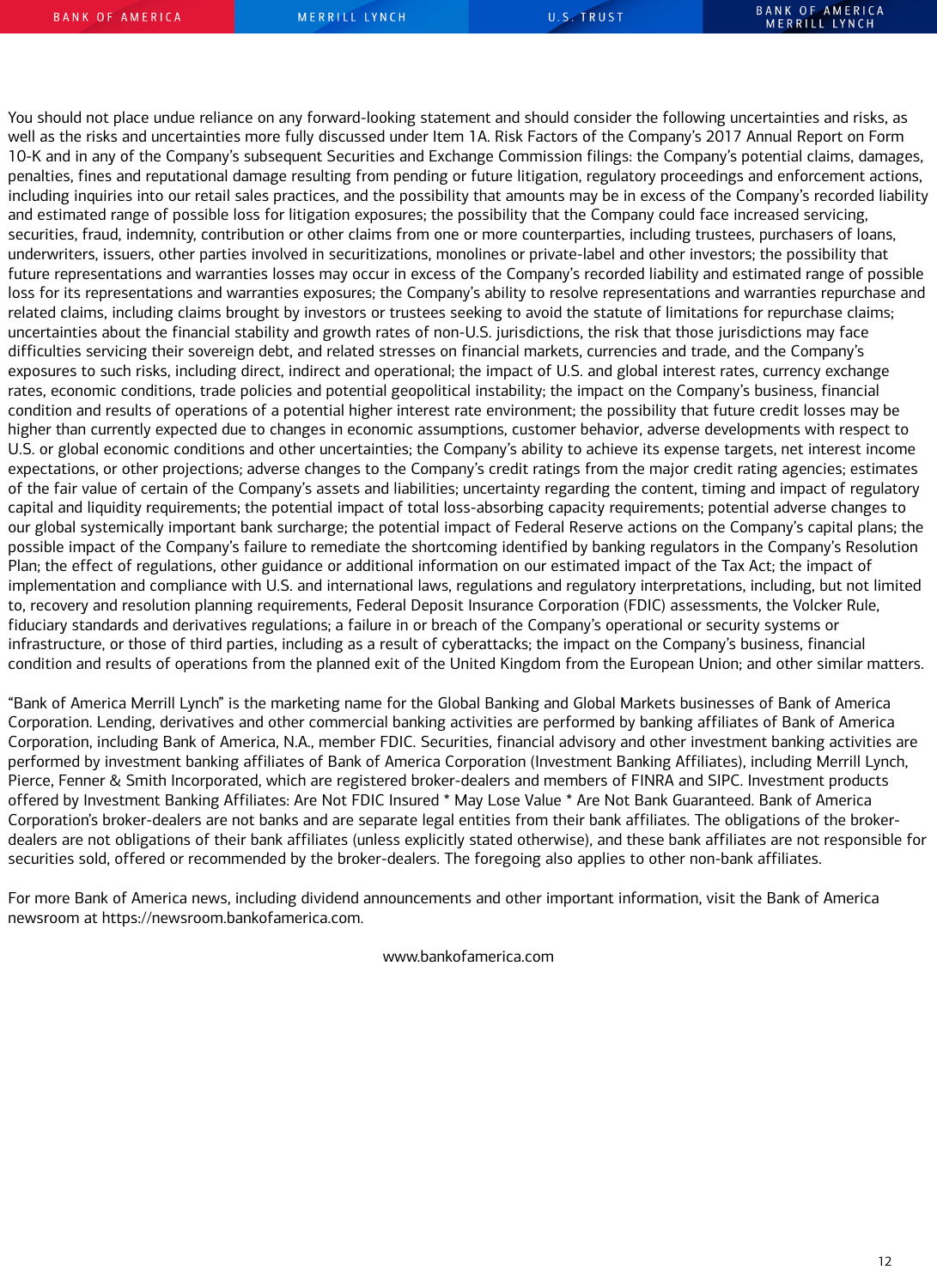13

# **Bank of America Corporation and Subsidiaries Selected Financial Data**

(In millions, except per share data)

|                                                                                                                                       |     | <b>Six Months Ended</b><br>June 30 |         |           |                 | Second<br>Quarter |                  | First<br>Quarter |         | Second<br>Quarter |
|---------------------------------------------------------------------------------------------------------------------------------------|-----|------------------------------------|---------|-----------|-----------------|-------------------|------------------|------------------|---------|-------------------|
| <b>Summary Income Statement</b>                                                                                                       |     | 2018                               |         | 2017      |                 | 2018              |                  | 2018             |         | 2017              |
| Net interest income                                                                                                                   | \$. | 23,258                             | $\zeta$ | 22,044    | \$              | 11,650            | \$               | 11,608           | \$      | 10,986            |
| Noninterest income                                                                                                                    |     | 22,476                             |         | 23,033    |                 | 10,959            |                  | 11,517           |         | 11,843            |
| Total revenue, net of interest expense                                                                                                |     | 45,734                             |         | 45,077    |                 | 22,609            |                  | 23,125           |         | 22,829            |
| Provision for credit losses                                                                                                           |     | 1,661                              |         | 1,561     |                 | 827               |                  | 834              |         | 726               |
| Noninterest expense                                                                                                                   |     | 27,181                             |         | 28,075    |                 | 13,284            |                  | 13,897           |         | 13,982            |
| Income before income taxes                                                                                                            |     | 16,892                             |         | 15,441    |                 | 8,498             |                  | 8,394            |         | 8,121             |
| Income tax expense                                                                                                                    |     | 3,190                              |         | 4,998     |                 | 1,714             |                  | 1,476            |         | 3,015             |
| Net income                                                                                                                            | \$  | 13,702                             | \$      | 10,443    | \$              | 6,784             | $\zeta$          | 6,918            | $\zeta$ | 5,106             |
| Preferred stock dividends                                                                                                             |     | 746                                |         | 863       |                 | 318               |                  | 428              |         | 361               |
| Net income applicable to common shareholders                                                                                          |     | 12,956                             |         | 9,580     | Ŝ               | 6,466             |                  | 6,490            |         | 4,745             |
| Average common shares issued and outstanding                                                                                          |     | 10,251.7                           |         | 10,056.1  |                 | 10,181.7          |                  | 10,322.4         |         | 10.013.5          |
| Average diluted common shares issued and outstanding                                                                                  |     | 10,389.9                           |         | 10,876.7  |                 | 10,309.4          |                  | 10,472.7         |         | 10,834.8          |
|                                                                                                                                       |     |                                    |         |           |                 |                   |                  |                  |         |                   |
| <b>Summary Average Balance Sheet</b><br>Total debt securities                                                                         | \$  | 431,133                            | \$      | 430,685   | \$.             | 429,191           | Ŝ.               | 433,096          | \$      | 431,132           |
| Total loans and leases                                                                                                                |     | 933,375                            |         | 914,432   |                 | 934,818           |                  | 931,915          |         | 914,717           |
| Total earning assets                                                                                                                  |     | 1,980,887                          |         | 1,909,136 |                 | 1,981,930         |                  | 1,979,832        |         | 1,922,747         |
| Total assets                                                                                                                          |     | 2,324,269                          |         | 2,250,575 |                 | 2,322,678         |                  | 2,325,878        |         | 2,269,293         |
| Total deposits                                                                                                                        |     | 1,298,973                          |         | 1,256,735 |                 | 1,300,659         |                  | 1,297,268        |         | 1,256,838         |
| Common shareholders' equity                                                                                                           |     | 242,009                            |         | 244,127   |                 | 241,313           |                  | 242,713          |         | 245,756           |
| Total shareholders' equity                                                                                                            |     | 265,330                            |         | 269,347   |                 | 265,181           |                  | 265,480          |         | 270,977           |
|                                                                                                                                       |     |                                    |         |           |                 |                   |                  |                  |         |                   |
| <b>Performance Ratios</b>                                                                                                             |     |                                    |         |           |                 |                   |                  |                  |         |                   |
| Return on average assets                                                                                                              |     | 1.19%                              |         | 0.94%     |                 | 1.17%             |                  | 1.21%            |         | 0.90%             |
| Return on average common shareholders' equity                                                                                         |     | 10.80                              |         | 7.91      |                 | 10.75             |                  | 10.85            |         | 7.75              |
| Return on average tangible common shareholders' equity (1)                                                                            |     | 15.21                              |         | 11.15     |                 | 15.15             |                  | 15.26            |         | 10.87             |
| Per common share information                                                                                                          |     |                                    |         |           |                 |                   |                  |                  |         |                   |
| Earnings                                                                                                                              | \$  | 1.26                               | \$      | 0.95      | \$.             | 0.64              | Ŝ.               | 0.63             | Ŝ.      | 0.47              |
| Diluted earnings                                                                                                                      |     | 1.25                               |         | 0.89      |                 | 0.63              |                  | 0.62             |         | 0.44              |
| Dividends paid                                                                                                                        |     | 0.24                               |         | 0.15      |                 | 0.12              |                  | 0.12             |         | 0.075             |
| Book value                                                                                                                            |     | 24.07                              |         | 24.85     |                 | 24.07             |                  | 23.74            |         | 24.85             |
| Tangible book value (1)                                                                                                               |     | 17.07                              |         | 17.75     |                 | 17.07             |                  | 16.84            |         | 17.75             |
|                                                                                                                                       |     |                                    |         |           |                 |                   |                  |                  |         |                   |
|                                                                                                                                       |     |                                    |         |           | June 30<br>2018 |                   | March 31<br>2018 |                  |         | June 30<br>2017   |
| <b>Summary Period-End Balance Sheet</b>                                                                                               |     |                                    |         |           |                 |                   |                  |                  |         |                   |
| Total debt securities                                                                                                                 |     |                                    |         |           | \$              | 438,269           | \$               | 426,837          | \$      | 434,517           |
| Total loans and leases                                                                                                                |     |                                    |         |           |                 | 935,824           |                  | 934,078          |         | 916,666           |
| Total earning assets                                                                                                                  |     |                                    |         |           |                 | 1,948,663         |                  | 2,002,678        |         | 1,909,192         |
| Total assets                                                                                                                          |     |                                    |         |           |                 | 2,291,670         |                  | 2,328,478        |         | 2,254,714         |
| <b>Total deposits</b>                                                                                                                 |     |                                    |         |           |                 | 1,309,691         |                  | 1,328,664        |         | 1,262,980         |
| Common shareholders' equity                                                                                                           |     |                                    |         |           |                 | 241,035           |                  | 241,552          |         | 245,440           |
| Total shareholders' equity                                                                                                            |     |                                    |         |           |                 | 264,216           |                  | 266,224          |         | 270,660           |
| Common shares issued and outstanding                                                                                                  |     |                                    |         |           |                 | 10,012.7          |                  | 10,175.9         |         | 9,878.1           |
|                                                                                                                                       |     |                                    |         |           |                 |                   |                  |                  |         |                   |
|                                                                                                                                       |     | <b>Six Months Ended</b>            | June 30 |           |                 | Second            |                  | First<br>Quarter |         | Second<br>Quarter |
| <b>Credit Quality</b>                                                                                                                 |     | 2018                               |         | 2017      |                 | Quarter<br>2018   |                  | 2018             |         | 2017              |
| Total net charge-offs <sup>(2)</sup>                                                                                                  | \$  | 1,907                              | \$      | 1,842     | \$              | 996               | \$               | 911              | \$      | 908               |
| Net charge-offs as a percentage of average loans and leases outstanding <sup>(3)</sup>                                                |     | 0.41%                              |         | 0.41%     |                 | 0.43%             |                  | 0.40%            |         | 0.40%             |
| Provision for credit losses                                                                                                           | \$  | 1,661                              | \$      | 1,561     | \$              | 827               | \$               | 834              | \$      | 726               |
|                                                                                                                                       |     |                                    |         |           |                 | June 30           |                  | March 31         |         | June 30           |
|                                                                                                                                       |     |                                    |         |           |                 | 2018              |                  | 2018             |         | 2017              |
| Total nonperforming loans, leases and foreclosed properties <sup>(4)</sup>                                                            |     |                                    |         |           | Ŝ.              | 6,181             | S.               | 6,694            | \$      | 7,127             |
| Nonperforming loans, leases and foreclosed properties as a percentage of total loans, leases and foreclosed properties <sup>(3)</sup> |     |                                    |         |           |                 | 0.66%             |                  | 0.72%            |         | 0.78%             |
| Allowance for loan and lease losses                                                                                                   |     |                                    |         |           | \$              | 10,050            | \$               | 10,260           | S.      | 10,875            |
| Allowance for loan and lease losses as a percentage of total loans and leases outstanding <sup>(3)</sup>                              |     |                                    |         |           |                 | 1.08%             |                  | 1.11%            |         | 1.20%             |

For footnotes, see page 14.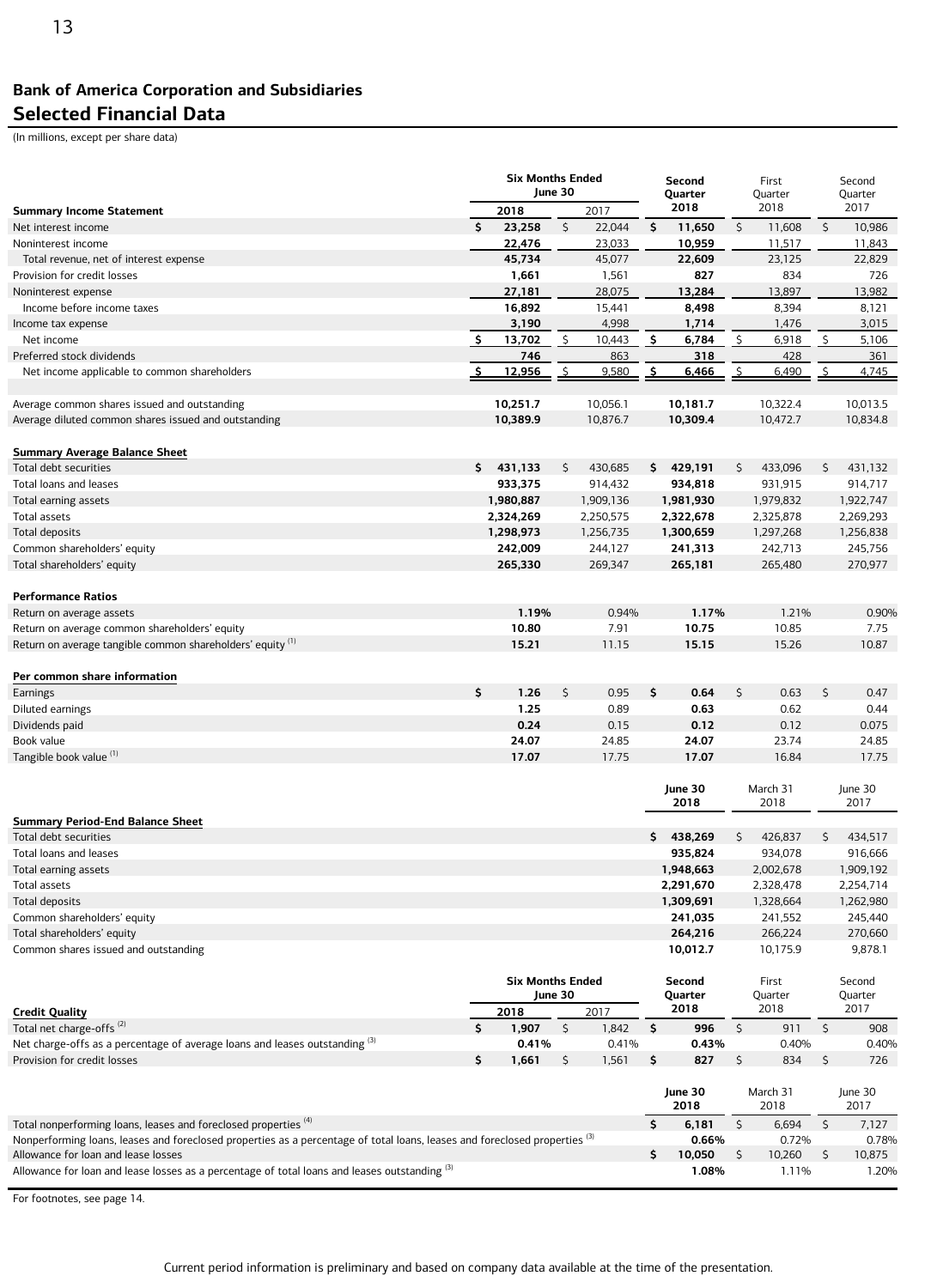# **Bank of America Corporation and Subsidiaries Selected Financial Data (continued)**

(Dollars in millions)

|                                                            |                 | <b>Basel 3</b>   |                 |  |  |  |  |  |  |  |  |  |
|------------------------------------------------------------|-----------------|------------------|-----------------|--|--|--|--|--|--|--|--|--|
| <b>Capital Management</b>                                  | June 30<br>2018 | March 31<br>2018 | June 30<br>2017 |  |  |  |  |  |  |  |  |  |
| Regulatory capital metrics <sup>(5)</sup> :                |                 |                  |                 |  |  |  |  |  |  |  |  |  |
| Common equity tier 1 capital                               | Ŝ.<br>164.872   | 164,828          | 168,704         |  |  |  |  |  |  |  |  |  |
| Common equity tier 1 capital ratio - Standardized approach | 11.4%           | 11.4%            | 12.0%           |  |  |  |  |  |  |  |  |  |
| Common equity tier 1 capital ratio - Advanced approaches   | 11.5%           | 11.3%            | 11.5%           |  |  |  |  |  |  |  |  |  |
| Tier 1 leverage ratio                                      | 8.4             | 8.4              | 8.8             |  |  |  |  |  |  |  |  |  |
|                                                            |                 |                  |                 |  |  |  |  |  |  |  |  |  |
| Tangible equity ratio <sup>(6)</sup>                       | 8.7             | 8.7              | 9.2             |  |  |  |  |  |  |  |  |  |
| Tangible common equity ratio <sup>(6)</sup>                | 7.7             | 7.6              | 8.0             |  |  |  |  |  |  |  |  |  |
|                                                            |                 |                  |                 |  |  |  |  |  |  |  |  |  |

(1) Return on average tangible common shareholders' equity and tangible book value per share of common stock are non-GAAP financial measures. We believe the use of ratios that utilize tangible equity provides additional useful information because they present measures of those assets that can generate income. Tangible book value per share provides additional useful information about the level of tangible assets in relation to outstanding<br>

(2) Includes non-U.S. credit card net charge-offs of \$75 million for the six months ended Q2-17, and \$31 million and \$44 million for Q2-17 and Q1-17. These net charge-offs represent net charge-offs of non-U.S. credit card loans, which were sold in the second quarter of 2017.

(3) Ratios do not include loans accounted for under the fair value option. Charge-off ratios are annualized for the quarterly presentation.

(4) Balances do not include past due consumer credit card loans, consumer loans secured by real estate where repayments are insured by the Federal Housing Administration and individually insured long-term stand-by agreemen (fully insured home loans), and in general, other consumer and commercial loans not secured by real estate; purchased credit-impaired loans even though the customer may be contractually past due; and nonperforming

loans held-for-sale or accounted for under the fair value option.<br><sup>(5)</sup> Regulatory capital ratios at June 30, 2018 are preliminary. The Corporation reports regulatory capital ratios under both the Standardized and Advanced capital adequacy, which for CET1 is the Standardized approach at June 30, 2018 and the Advanced approaches at March 31, 2018 and June 30, 2017. Basel 3 transition provisions for regulatory capital adjustments and deductions were fully phased-in as of January 1, 2018. Prior periods are presented on a fully phased-in basis.

<sup>(6)</sup> Tangible equity ratio equals period-end tangible shareholders' equity divided by period-end tangible assets. Tangible common equity ratio equals period-end tangible common shareholders' equity and deverbedenders' equ measures of those assets that can generate income. See Reconciliations to GAAP Financial Measures on pages 18-19.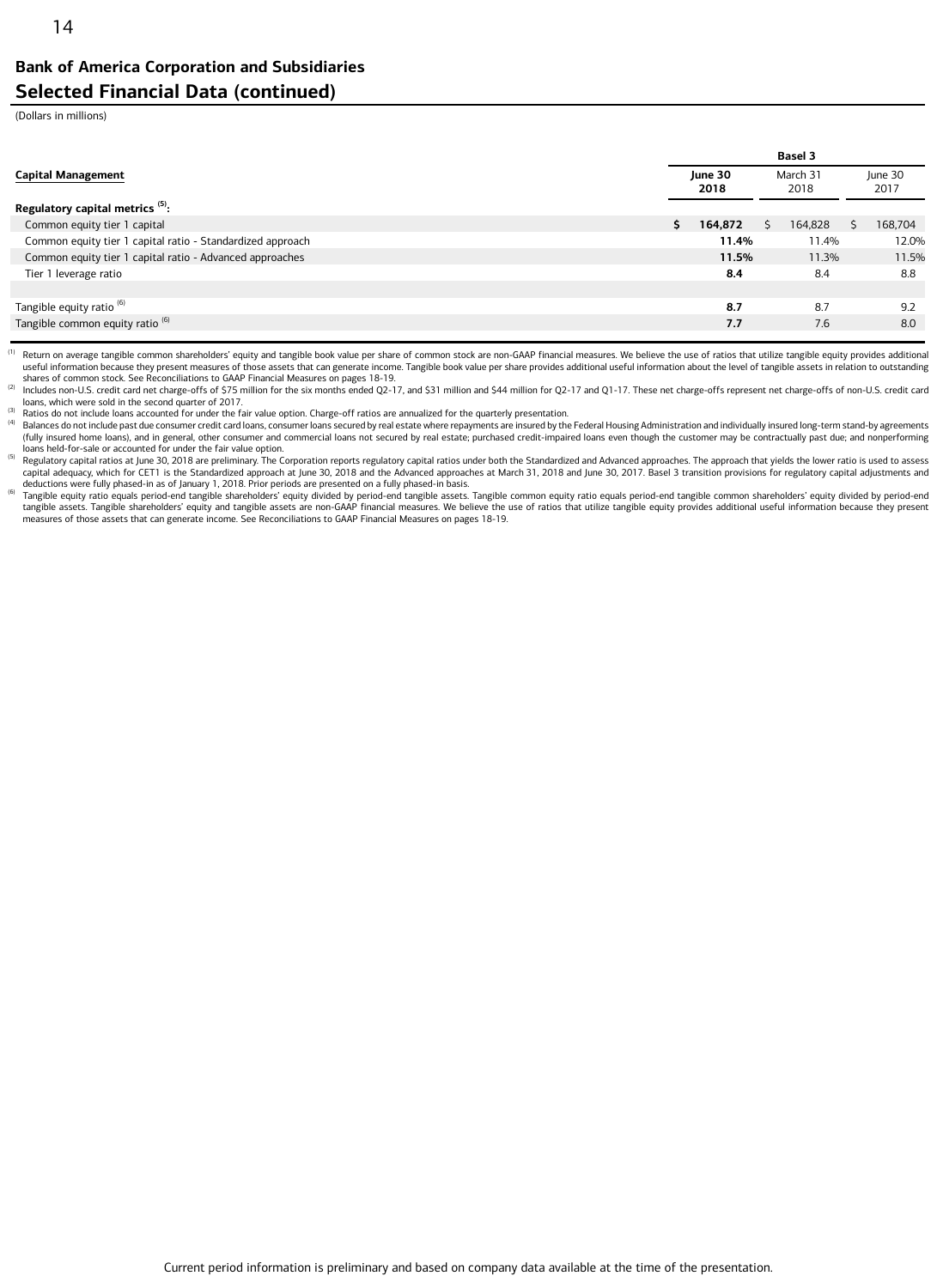# **Bank of America Corporation and Subsidiaries Quarterly Results by Business Segment and All Other**

(Dollars in millions)

|                                                                   |    | Second Quarter 2018        |             |         |                          |         |    |                          |       |        |  |  |
|-------------------------------------------------------------------|----|----------------------------|-------------|---------|--------------------------|---------|----|--------------------------|-------|--------|--|--|
|                                                                   |    | Consumer<br><b>Banking</b> | <b>GWIM</b> |         | Global<br><b>Banking</b> |         |    | Global<br><b>Markets</b> | Other |        |  |  |
| Total revenue, net of interest expense (FTE basis) <sup>(1)</sup> | s. | 9,211                      | S.          | 4,709   |                          | 4,922   | s  | 4,221                    | s.    | (300)  |  |  |
| Provision for credit losses                                       |    | 944                        |             | 12      |                          | (23)    |    | (1)                      |       | (105)  |  |  |
| Noninterest expense                                               |    | 4,397                      |             | 3,399   |                          | 2,154   |    | 2,715                    |       | 619    |  |  |
| Net income (loss)                                                 |    | 2,883                      |             | 968     |                          | 2,064   |    | 1,116                    |       | (247)  |  |  |
| Return on average allocated capital <sup>(2)</sup>                |    | 31%                        |             | 27%     |                          | 20%     |    | 13%                      |       | n/m    |  |  |
| <b>Balance Sheet</b>                                              |    |                            |             |         |                          |         |    |                          |       |        |  |  |
| Average                                                           |    |                            |             |         |                          |         |    |                          |       |        |  |  |
| Total loans and leases                                            | S. | 280,689                    | Ŝ.          | 160,833 |                          | 355,088 | Ś. | 75,053                   | Ś.    | 63,155 |  |  |
| Total deposits                                                    |    | 687,812                    |             | 236,214 |                          | 323,215 |    | 30,736                   |       | 22,682 |  |  |
| Allocated capital <sup>(2)</sup>                                  |    | 37,000                     |             | 14,500  |                          | 41,000  |    | 35,000                   |       | n/m    |  |  |
| Period end                                                        |    |                            |             |         |                          |         |    |                          |       |        |  |  |
| Total loans and leases                                            | s. | 283,565                    | s.          | 162,034 | s.                       | 355,473 | s. | 73,496                   | s     | 61,256 |  |  |
| Total deposits                                                    |    | 695,530                    |             | 233,925 |                          | 326,029 |    | 31,450                   |       | 22,757 |  |  |

|                                                                   |    | First Quarter 2018  |    |             |    |                          |                   |        |    |              |  |  |
|-------------------------------------------------------------------|----|---------------------|----|-------------|----|--------------------------|-------------------|--------|----|--------------|--|--|
|                                                                   |    | Consumer<br>Banking |    | <b>GWIM</b> |    | Global<br><b>Banking</b> | Global<br>Markets |        |    | All<br>Other |  |  |
| Total revenue, net of interest expense (FTE basis) <sup>(1)</sup> | S. | 9,032               |    | 4,856       |    | 4,934                    |                   | 4,786  | S  | (333)        |  |  |
| Provision for credit losses                                       |    | 935                 |    | 38          |    | 16                       |                   | (3)    |    | (152)        |  |  |
| Noninterest expense                                               |    | 4,480               |    | 3,428       |    | 2,195                    |                   | 2,818  |    | 976          |  |  |
| Net income (loss)                                                 |    | 2,695               |    | 1,035       |    | 2,016                    |                   | 1,458  |    | (286)        |  |  |
| Return on average allocated capital <sup>(2)</sup>                |    | 30%                 |    | 29%         |    | 20%                      |                   | 17%    |    | n/m          |  |  |
| <b>Balance Sheet</b>                                              |    |                     |    |             |    |                          |                   |        |    |              |  |  |
| Average                                                           |    |                     |    |             |    |                          |                   |        |    |              |  |  |
| Total loans and leases                                            | Ś. | 279,557             | Ŝ. | 159,095     | ς. | 351,689                  | Ŝ.                | 73,763 | Ŝ. | 67,811       |  |  |
| Total deposits                                                    |    | 674.351             |    | 243,077     |    | 324,405                  |                   | 32,320 |    | 23,115       |  |  |
| Allocated capital <sup>(2)</sup>                                  |    | 37,000              |    | 14,500      |    | 41,000                   |                   | 35,000 |    | n/m          |  |  |
| <b>Period end</b>                                                 |    |                     |    |             |    |                          |                   |        |    |              |  |  |
| Total loans and leases                                            | Ŝ. | 279,055             |    | 159,636     |    | 355,165                  | ς.                | 75,638 | S  | 64,584       |  |  |
| Total deposits                                                    |    | 701.488             |    | 241,531     |    | 331,238                  |                   | 32,301 |    | 22,106       |  |  |

|                                                                   | Second Quarter 2017                |         |    |                          |  |         |                   |        |              |        |  |
|-------------------------------------------------------------------|------------------------------------|---------|----|--------------------------|--|---------|-------------------|--------|--------------|--------|--|
|                                                                   | Consumer<br><b>GWIM</b><br>Banking |         |    | Global<br><b>Banking</b> |  |         | Global<br>Markets |        | All<br>Other |        |  |
| Total revenue, net of interest expense (FTE basis) <sup>(1)</sup> | S.                                 | 8,509   | ς  | 4,695                    |  | 5,039   | S.                | 3,947  | ς            | 876    |  |
| Provision for credit losses                                       |                                    | 834     |    | 11                       |  | 15      |                   | 25     |              | (159)  |  |
| Noninterest expense                                               |                                    | 4,411   |    | 3,392                    |  | 2,154   |                   | 2,650  |              | 1,375  |  |
| Net income (loss)                                                 |                                    | 2,031   |    | 804                      |  | 1,786   |                   | 830    |              | (345)  |  |
| Return on average allocated capital <sup>(2)</sup>                |                                    | 22%     |    | 23%                      |  | 18%     |                   | 10%    |              | n/m    |  |
| <b>Balance Sheet</b>                                              |                                    |         |    |                          |  |         |                   |        |              |        |  |
| Average                                                           |                                    |         |    |                          |  |         |                   |        |              |        |  |
| Total loans and leases                                            | Ś.                                 | 261,537 | ς. | 150.812                  |  | 345,063 | Ŝ.                | 69,638 | ς.           | 87,667 |  |
| Total deposits                                                    |                                    | 652,787 |    | 245,329                  |  | 300,483 |                   | 31,919 |              | 26,320 |  |
| Allocated capital <sup>(2)</sup>                                  |                                    | 37,000  |    | 14,000                   |  | 40,000  |                   | 35,000 |              | n/m    |  |
| Period end                                                        |                                    |         |    |                          |  |         |                   |        |              |        |  |
| Total loans and leases                                            | Ś.                                 | 265,938 |    | 153,468                  |  | 344,457 | ς.                | 73,973 | Ś.           | 78,830 |  |
| Total deposits                                                    |                                    | 662,678 |    | 237,131                  |  | 303,205 |                   | 33,363 |              | 26,603 |  |
|                                                                   |                                    |         |    |                          |  |         |                   |        |              |        |  |

(1) Fully taxable-equivalent (FTE) basis is a performance measure used by management in operating the business that management believes provides investors a more accurate picture of the interest margin for comparative purposes. The Corporation believes that this presentation allows for comparison of amounts from both taxable and tax-exempt sources and is consistent with industry practices.

 $\frac{1}{2}$  Return on average allocated capital is calculated as net income, adjusted for cost of funds and earnings credits and certain expenses related to intangibles, divided by average allocated capital. Other companies may define or calculate these measures differently.

n/m = not meaningful

Certain prior period amounts have been reclassified among the segments to conform to current period presentation.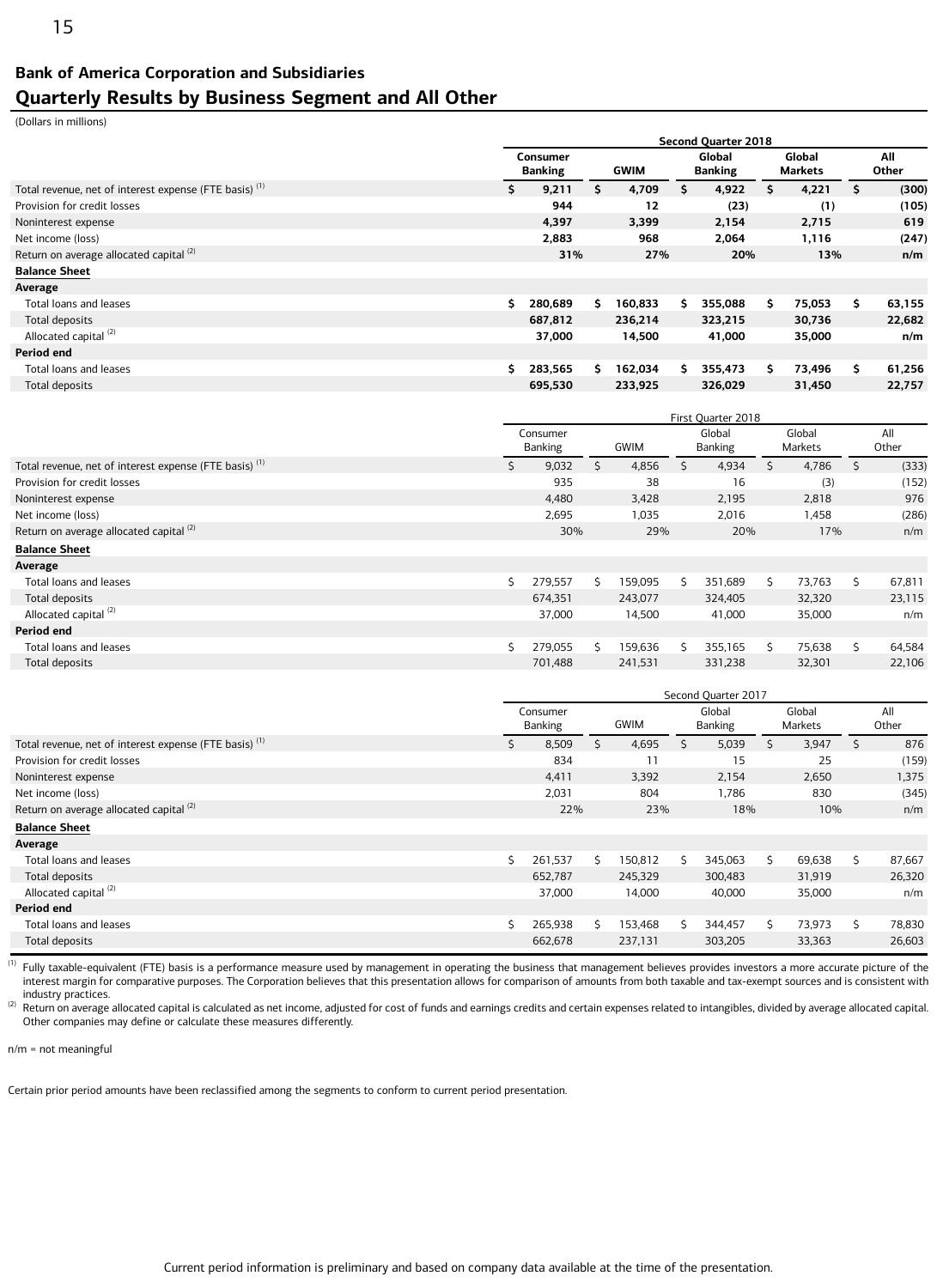# **Bank of America Corporation and Subsidiaries Year-to-Date Results by Business Segment and All Other**

(Dollars in millions)

|                                                                   |    | Six Months Ended June 30, 2018 |     |             |     |                          |    |                          |    |              |  |  |  |
|-------------------------------------------------------------------|----|--------------------------------|-----|-------------|-----|--------------------------|----|--------------------------|----|--------------|--|--|--|
|                                                                   |    | Consumer<br><b>Banking</b>     |     | <b>GWIM</b> |     | Global<br><b>Banking</b> |    | Global<br><b>Markets</b> |    | All<br>Other |  |  |  |
| Total revenue, net of interest expense (FTE basis) <sup>(1)</sup> | S. | 18,243                         | s   | 9,565       |     | 9,856                    | s  | 9,007                    | S. | (633)        |  |  |  |
| Provision for credit losses                                       |    | 1,879                          |     | 50          |     | (7)                      |    | (4)                      |    | (257)        |  |  |  |
| Noninterest expense                                               |    | 8,877                          |     | 6,827       |     | 4,349                    |    | 5,533                    |    | 1,595        |  |  |  |
| Net income (loss)                                                 |    | 5,578                          |     | 2,003       |     | 4,080                    |    | 2,574                    |    | (533)        |  |  |  |
| Return on average allocated capital <sup>(2)</sup>                |    | 30%                            |     | 28%         |     | 20%                      |    | 15%                      |    | n/m          |  |  |  |
| <b>Balance Sheet</b>                                              |    |                                |     |             |     |                          |    |                          |    |              |  |  |  |
| Average                                                           |    |                                |     |             |     |                          |    |                          |    |              |  |  |  |
| Total loans and leases                                            | Ŝ. | 280,126                        | \$. | 159,969     | \$. | 353,398                  | Ŝ. | 74,412                   | Ŝ. | 65,470       |  |  |  |
| Total deposits                                                    |    | 681,119                        |     | 239,627     |     | 323,807                  |    | 31,524                   |    | 22,896       |  |  |  |
| Allocated capital <sup>(2)</sup>                                  |    | 37,000                         |     | 14,500      |     | 41,000                   |    | 35,000                   |    | n/m          |  |  |  |
| <b>Period end</b>                                                 |    |                                |     |             |     |                          |    |                          |    |              |  |  |  |
| Total loans and leases                                            | Ŝ. | 283,565                        | s.  | 162,034     | ς.  | 355,473                  | s  | 73,496                   | s. | 61,256       |  |  |  |
| Total deposits                                                    |    | 695,530                        |     | 233,925     |     | 326,029                  |    | 31,450                   |    | 22,757       |  |  |  |

|                                                                   | Six Months Ended June 30, 2017 |         |    |             |    |                          |    |                   |    |              |  |
|-------------------------------------------------------------------|--------------------------------|---------|----|-------------|----|--------------------------|----|-------------------|----|--------------|--|
|                                                                   | Consumer<br><b>Banking</b>     |         |    | <b>GWIM</b> |    | Global<br><b>Banking</b> |    | Global<br>Markets |    | All<br>Other |  |
| Total revenue, net of interest expense (FTE basis) <sup>(1)</sup> | ς.                             | 16,792  |    | 9,287       |    | 9,994                    |    | 8,654             |    | 784          |  |
| Provision for credit losses                                       |                                | 1,672   |    | 34          |    | 32                       |    | 8                 |    | (185)        |  |
| Noninterest expense                                               |                                | 8,820   |    | 6,721       |    | 4,317                    |    | 5,406             |    | 2,811        |  |
| Net income (loss)                                                 |                                | 3,923   |    | 1,577       |    | 3,515                    |    | 2,127             |    | (699)        |  |
| Return on average allocated capital (2)                           |                                | 21%     |    | 23%         |    | 18%                      |    | 12%               |    | n/m          |  |
| <b>Balance Sheet</b>                                              |                                |         |    |             |    |                          |    |                   |    |              |  |
| Average                                                           |                                |         |    |             |    |                          |    |                   |    |              |  |
| Total loans and leases                                            | Ś.                             | 259,751 | ς. | 149,615     | ς. | 343,966                  | Ŝ. | 69,850            | Ś. | 91,250       |  |
| Total deposits                                                    |                                | 644,238 |    | 251,324     |    | 302,827                  |    | 32,535            |    | 25,811       |  |
| Allocated capital <sup>(2)</sup>                                  |                                | 37,000  |    | 14,000      |    | 40,000                   |    | 35,000            |    | n/m          |  |
| Period end                                                        |                                |         |    |             |    |                          |    |                   |    |              |  |
| Total loans and leases                                            | Ś.                             | 265,938 |    | 153,468     |    | 344,457                  | Ŝ. | 73,973            | Ŝ. | 78,830       |  |
| Total deposits                                                    |                                | 662,678 |    | 237,131     |    | 303,205                  |    | 33,363            |    | 26,603       |  |
|                                                                   |                                |         |    |             |    |                          |    |                   |    |              |  |

<sup>(1)</sup> Fully taxable-equivalent (FTE) basis is a performance measure used by management in operating the business that management believes provides investors a more accurate picture of the interest margin for comparative purposes. The Corporation believes that this presentation allows for comparison of amounts from both taxable and tax-exempt sources and is consistent with industry practices.

(2) Return on average allocated capital is calculated as net income, adjusted for cost of funds and earnings credits and certain expenses related to intangibles, divided by average allocated capital. Other companies may define or calculate these measures differently.

n/m = not meaningful

Certain prior period amounts have been reclassified among the segments to conform to current period presentation.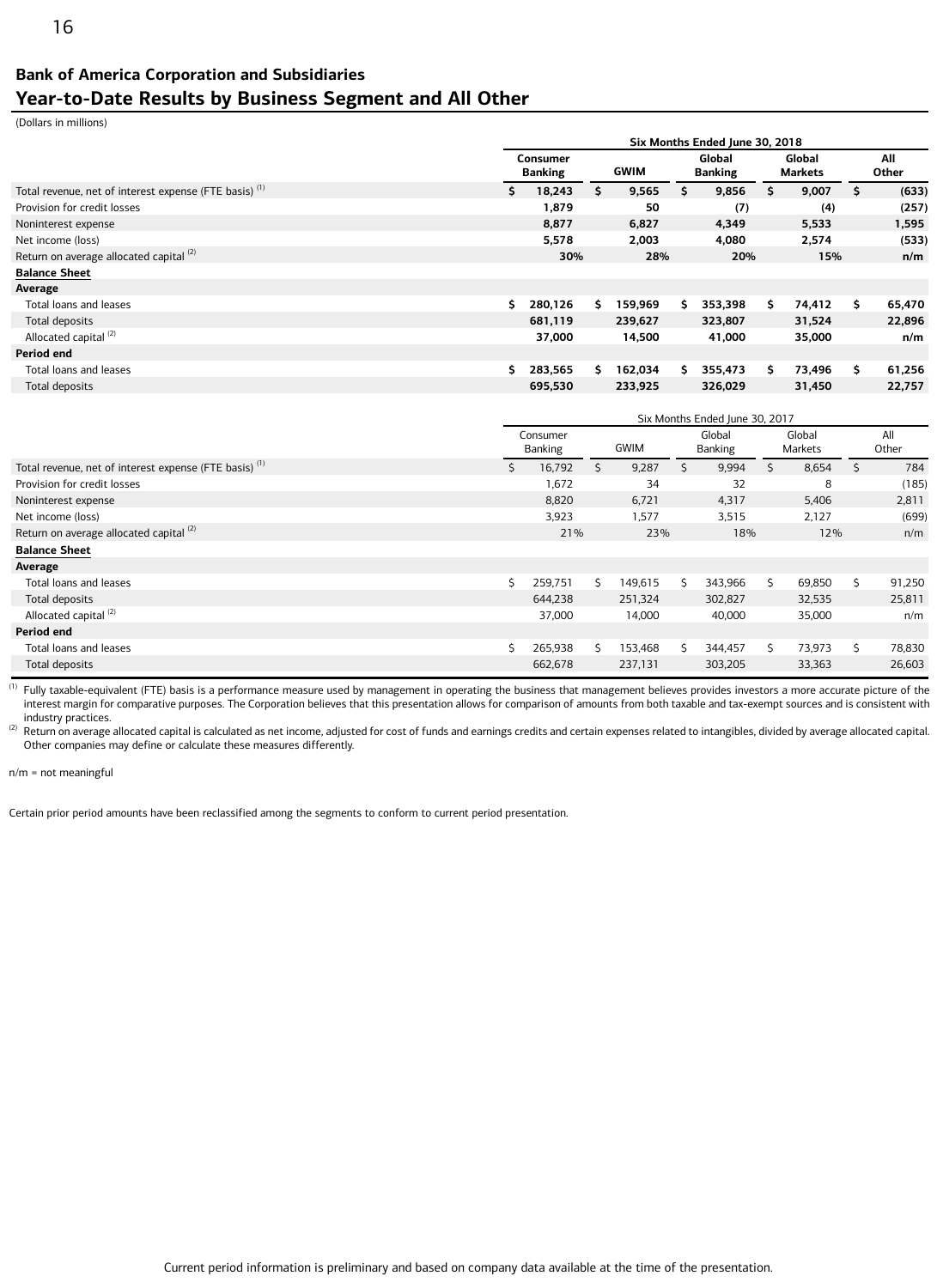# **Bank of America Corporation and Subsidiaries Supplemental Financial Data**

| . .                                           |  |                         |         |        |   |                   |      |                  |      |                   |
|-----------------------------------------------|--|-------------------------|---------|--------|---|-------------------|------|------------------|------|-------------------|
| (Dollars in millions)                         |  |                         |         |        |   |                   |      |                  |      |                   |
| Fully taxable-equivalent (FTE) basis data (1) |  | <b>Six Months Ended</b> | June 30 |        |   | Second<br>Quarter |      | First<br>Ouarter |      | Second<br>Quarter |
|                                               |  | 2018                    |         | 2017   |   | 2018              | 2018 |                  | 2017 |                   |
| Net interest income                           |  | 23,562                  |         | 22,478 | s | 11,804            |      | 11,758           |      | 11,223            |
| Total revenue, net of interest expense        |  | 46,038                  |         | 45,511 |   | 22,763            |      | 23,275           |      | 23,066            |
| Net interest yield                            |  | 2.38%                   |         | 2.37%  |   | 2.38%             |      | 2.39%            |      | 2.34%             |
| Efficiency ratio                              |  | 59.04                   |         | 61.69  |   | 58.36             |      | 59.71            |      | 60.62             |
|                                               |  |                         |         |        |   |                   |      |                  |      |                   |

| <b>Other Data</b>                  | June 30<br>2018 | March 31<br>2018 | June 30<br>2017 |
|------------------------------------|-----------------|------------------|-----------------|
| Number of financial centers - U.S. | 4,411           | 4.435            | 4,542           |
| Number of branded ATMs - U.S.      | 16.050          | 16.011           | 15,972          |
| Headcount                          | 207,992         | 207,953          | 210,904         |

 $\frac{(1)}{(1)}$  FTE basis is a non-GAAP financial measure. FTE basis is a performance measure used by management in operating the business that management believes provides investors a more accurate picture of the interest margin for comparative purposes. The Corporation believes that this presentation allows for comparison of amounts from both taxable and tax-exempt sources and is consistent with industry practices. See Reconciliations to GAAP Financial Measures on pages 18-19.

Certain prior period amounts have been reclassified to conform to current period presentation.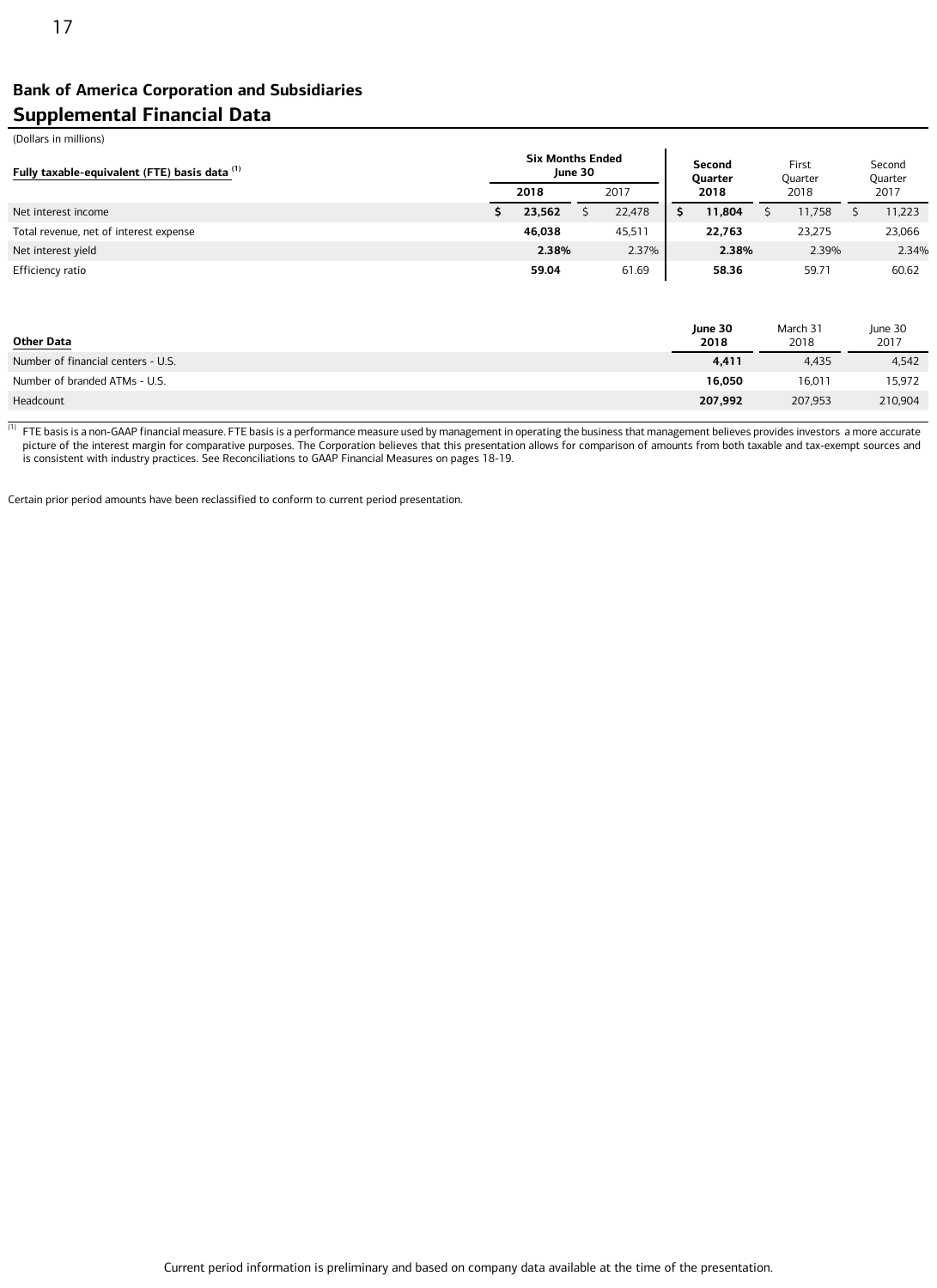# **Bank of America Corporation and Subsidiaries Reconciliations to GAAP Financial Measures**

(Dollars in millions)

The Corporation evaluates its business based on a fully taxable-equivalent basis, a non-GAAP financial measure. Total revenue, net of interest expense, on a fully taxable-equivalent basis includes net interest income on a fully taxable-equivalent basis and noninterest income. The Corporation believes that this presentation allows for comparison of amounts from both taxable and taxexempt sources and is consistent with industry practices. The Corporation presents related ratios and analyses (i.e., efficiency ratios and net interest yield) on a fully taxable-equivalent basis. To derive the fully taxable-equivalent basis, net interest income is adjusted to reflect tax-exempt income on an equivalent before-tax basis with a corresponding increase in income tax expense. For purposes of this calculation, the Corporation uses the federal statutory tax rate of 21 percent for the first and second quarters of 2018 and 35 percent for all prior periods. The efficiency ratio measures the costs expended to generate a dollar of revenue, and net interest yield measures the basis points the Corporation earns over the cost of funds.

The Corporation also evaluates its business based on the following ratios that utilize tangible equity, a non-GAAP financial measure. Tangible equity represents an adjusted shareholders' equity or common shareholders' equity amount which has been reduced by goodwill and intangible assets (excluding mortgage servicing rights), net of related deferred tax liabilities. Return on average tangible common shareholders' equity measures the Corporation's earnings contribution as a percentage of adjusted average common shareholders' equity. The tangible common equity ratio represents adjusted ending common shareholders' equity divided by total assets less goodwill and intangible assets (excluding mortgage servicing rights), net of related deferred tax liabilities. Return on average tangible shareholders' equity measures the Corporation's earnings contribution as a percentage of adjusted average total shareholders' equity. The tangible equity ratio represents adjusted ending shareholders' equity divided by total assets less goodwill and intangible assets (excluding mortgage servicing rights), net of related deferred tax liabilities. Tangible book value per common share represents adjusted ending common shareholders' equity divided by ending common shares outstanding. These measures are used to evaluate the Corporation's use of equity. In addition, profitability, relationship and investment models all use return on average tangible shareholders' equity as key measures to support our overall growth goals.

See the tables below and on page 19 for reconciliations of these non-GAAP financial measures to financial measures defined by GAAP for the six months ended June 30, 2018 and 2017 and the three months ended June 30, 2018, March 31, 2018 and June 30, 2017. The Corporation believes the use of these non-GAAP financial measures provides additional clarity in understanding its results of operations and trends. Other companies may define or calculate supplemental financial data differently.

|                                                                                                                                        |     | <b>Six Months Ended</b><br>June 30 |              |           | Second<br>Ouarter |            | First<br>Ouarter |           |              | Second<br>Ouarter |
|----------------------------------------------------------------------------------------------------------------------------------------|-----|------------------------------------|--------------|-----------|-------------------|------------|------------------|-----------|--------------|-------------------|
|                                                                                                                                        |     | 2018                               |              | 2017      |                   | 2018       |                  | 2018      |              | 2017              |
| Reconciliation of net interest income to net interest income on a fully taxable-equivalent basis                                       |     |                                    |              |           |                   |            |                  |           |              |                   |
| Net interest income                                                                                                                    | \$  | 23,258                             | Ŝ.           | 22,044    | \$.               | 11,650     | - \$             | 11.608    | Ŝ.           | 10,986            |
| Fully taxable-equivalent adjustment                                                                                                    |     | 304                                |              | 434       |                   | 154        |                  | 150       |              | 237               |
| Net interest income on a fully taxable-equivalent basis                                                                                |     | 23,562                             | -S           | 22,478    | \$                | 11,804     | - \$             | 11,758    | Ŝ.           | 11,223            |
| Reconciliation of total revenue, net of interest expense to total revenue, net of interest expense on a fully taxable-equivalent basis |     |                                    |              |           |                   |            |                  |           |              |                   |
| Total revenue, net of interest expense                                                                                                 | \$  | 45,734 \$                          |              | 45,077    | \$                | 22,609     | S.               | 23,125    | Ŝ.           | 22,829            |
| Fully taxable-equivalent adjustment                                                                                                    |     | 304                                |              | 434       |                   | 154        |                  | 150       |              | 237               |
| Total revenue, net of interest expense on a fully taxable-equivalent basis                                                             |     | 46,038                             | \$           | 45,511    | \$                | 22,763     | Ŝ.               | 23,275    | $\mathsf{S}$ | 23,066            |
| Reconciliation of income tax expense to income tax expense on a fully taxable-equivalent basis                                         |     |                                    |              |           |                   |            |                  |           |              |                   |
| Income tax expense                                                                                                                     | \$  | 3,190                              | $\sqrt{5}$   | 4,998     | \$                | $1,714$ \$ |                  | 1,476     | Ŝ.           | 3,015             |
| Fully taxable-equivalent adjustment                                                                                                    |     | 304                                |              | 434       |                   | 154        |                  | 150       |              | 237               |
| Income tax expense on a fully taxable-equivalent basis                                                                                 | Ŝ.  | 3,494                              | \$           | 5,432     | \$                | 1,868      | $\zeta$          | 1,626     | $\mathsf{S}$ | 3,252             |
| Reconciliation of average common shareholders' equity to average tangible common shareholders' equity                                  |     |                                    |              |           |                   |            |                  |           |              |                   |
| Common shareholders' equity                                                                                                            | \$. | 242,009                            | Ŝ.           | 244,127   | Ŝ.                | 241,313    | -S               | 242,713   | Ŝ.           | 245,756           |
| Goodwill                                                                                                                               |     | (68, 951)                          |              | (69, 616) |                   | (68, 951)  |                  | (68, 951) |              | (69, 489)         |
| Intangible assets (excluding mortgage servicing rights)                                                                                |     | (2, 193)                           |              | (2,833)   |                   | (2, 126)   |                  | (2,261)   |              | (2,743)           |
| Related deferred tax liabilities                                                                                                       |     | 927                                |              | 1,522     |                   | 916        |                  | 939       |              | 1.506             |
| Tangible common shareholders' equity                                                                                                   |     | 171,792                            | <sub>S</sub> | 173,200   | \$.               | 171,152    | Ŝ                | 172,440   |              | 175,030           |
| Reconciliation of average shareholders' equity to average tangible shareholders' equity                                                |     |                                    |              |           |                   |            |                  |           |              |                   |
| Shareholders' equity                                                                                                                   | Ś.  | 265.330                            | $\mathsf{S}$ | 269.347   | Ŝ.                | 265,181    | - Ś              | 265.480   | -Ŝ           | 270,977           |
| Goodwill                                                                                                                               |     | (68, 951)                          |              | (69, 616) |                   | (68, 951)  |                  | (68, 951) |              | (69, 489)         |
| Intangible assets (excluding mortgage servicing rights)                                                                                |     | (2, 193)                           |              | (2,833)   |                   | (2, 126)   |                  | (2,261)   |              | (2,743)           |
| Related deferred tax liabilities                                                                                                       |     | 927                                |              | 1.522     |                   | 916        |                  | 939       |              | 1.506             |
| Tangible shareholders' equity                                                                                                          |     | 195.113                            | S            | 198.420   |                   | 195,020    | Ŝ                | 195.207   | Ŝ            | 200.251           |
|                                                                                                                                        |     |                                    |              |           |                   |            |                  |           |              |                   |

Certain prior period amounts have been reclassified to conform to current period presentation.